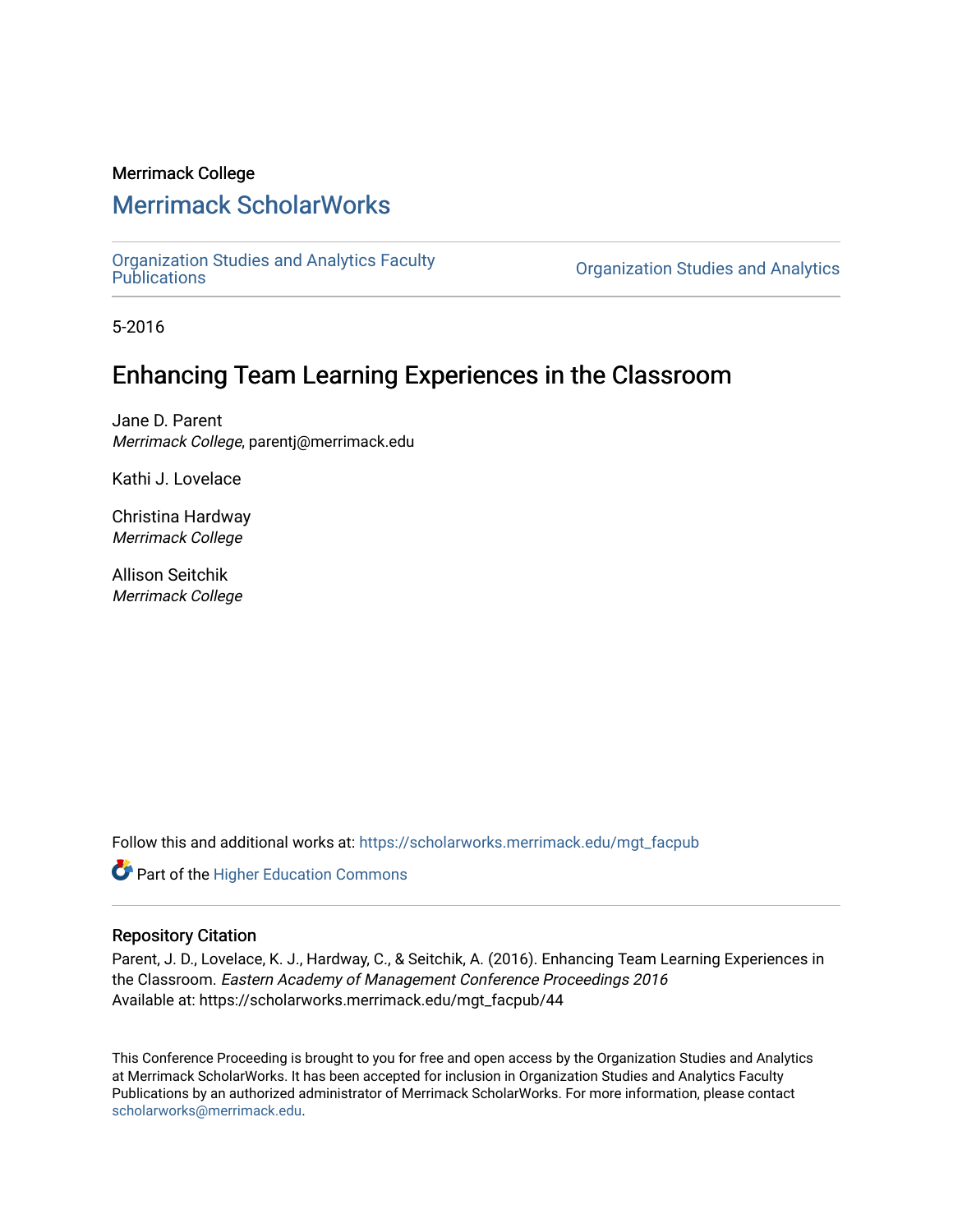### **Enhancing Team Learning Experiences in the Classroom**

### **ABSTRACT**

There are many different and effective ways to introduce teams and team learning into the management classroom. This paper discusses different ways we incorporated group and team learning in the classroom using a variety of activities. From our initial student survey, we developed a measure of teamwork and independent learning. Our findings indicate that when students perceive a fair work distribution in their teams, they are also more team oriented than students who perceive an unfair work distribution. Suggestions for enhancements to team learning, and future ideas for research are discussed.

**Keywords:** Groups and Teams, Team Learning, Student Perceptions of Team Effectiveness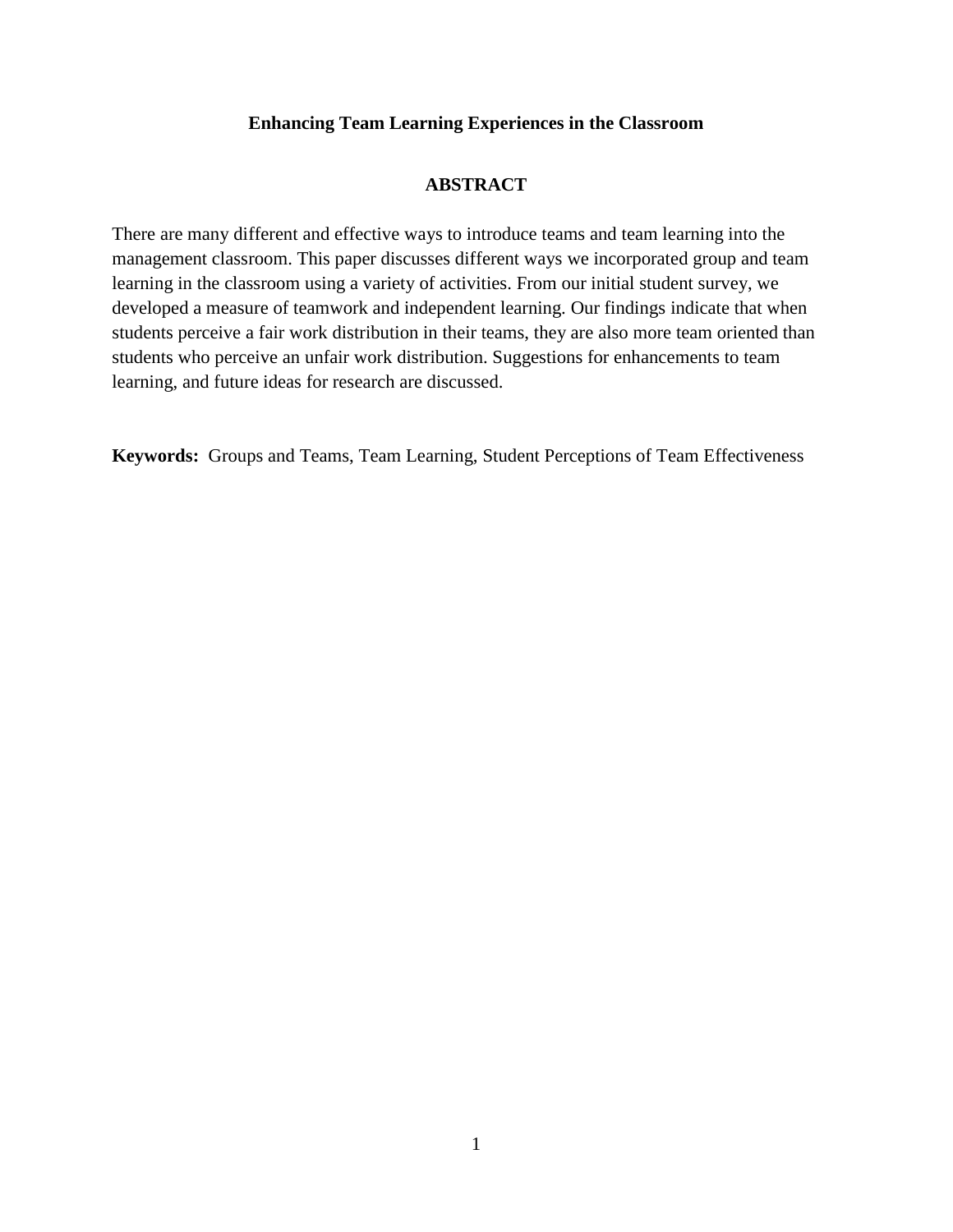#### **Introduction**

Working successfully in teams is a basic expectation in most organizations. In fact, according to the Society for Human Resource Management building a culture around productive and engaging teams is one of the top labor market trends for 2016 (Benz et al., 2015/2016). Teams can take a variety of forms, for example, production, professional or managerial teams and teams are inherent in an array of industries, from technology and manufacturing to the performance arts (e.g., music, film) and sports industries. As such, possessing effective teamwork skills is an important talent for the workplace. Moreover, well-functioning teams can improve employee satisfaction and work performance (Levi, 2007). However, poor teamwork skills can lead to decreases in performance and frustration among team members. Therefore, understanding the ways in which team learning can be fostered in our classes in order to better prepare our students for the workplace is a topic worthy of further study.

Using teams in the classroom to enhance student learning has long received attention in higher education (e.g., Borrego, Karlin, McNair, & Beddoesc, 2013; Favor & Kulp, 2015; Michaelsen & Sweet, 2008; Michealsen, Watson, Cragin, & Fink, 1982). Borrego and colleagues reviewed 104 studies to determine what teamwork skills instructors were trying to teach and what ineffective team behaviors were most commonly exhibited (Borrego et al., 2013). Among their findings were learning objectives that focused on basic teamwork skills including communication and collaboration. In addition, reducing social loafing in order to assure equal team effort was expended on projects was a key concern of instructors. Similarly, Favor and Kulp (2015) noted that adult learners who were enrolled in online courses were less likely to prefer team projects because of challenges with distributing the workload equitably, a finding that was much less salient to the adult learners who attended courses on campus. This suggests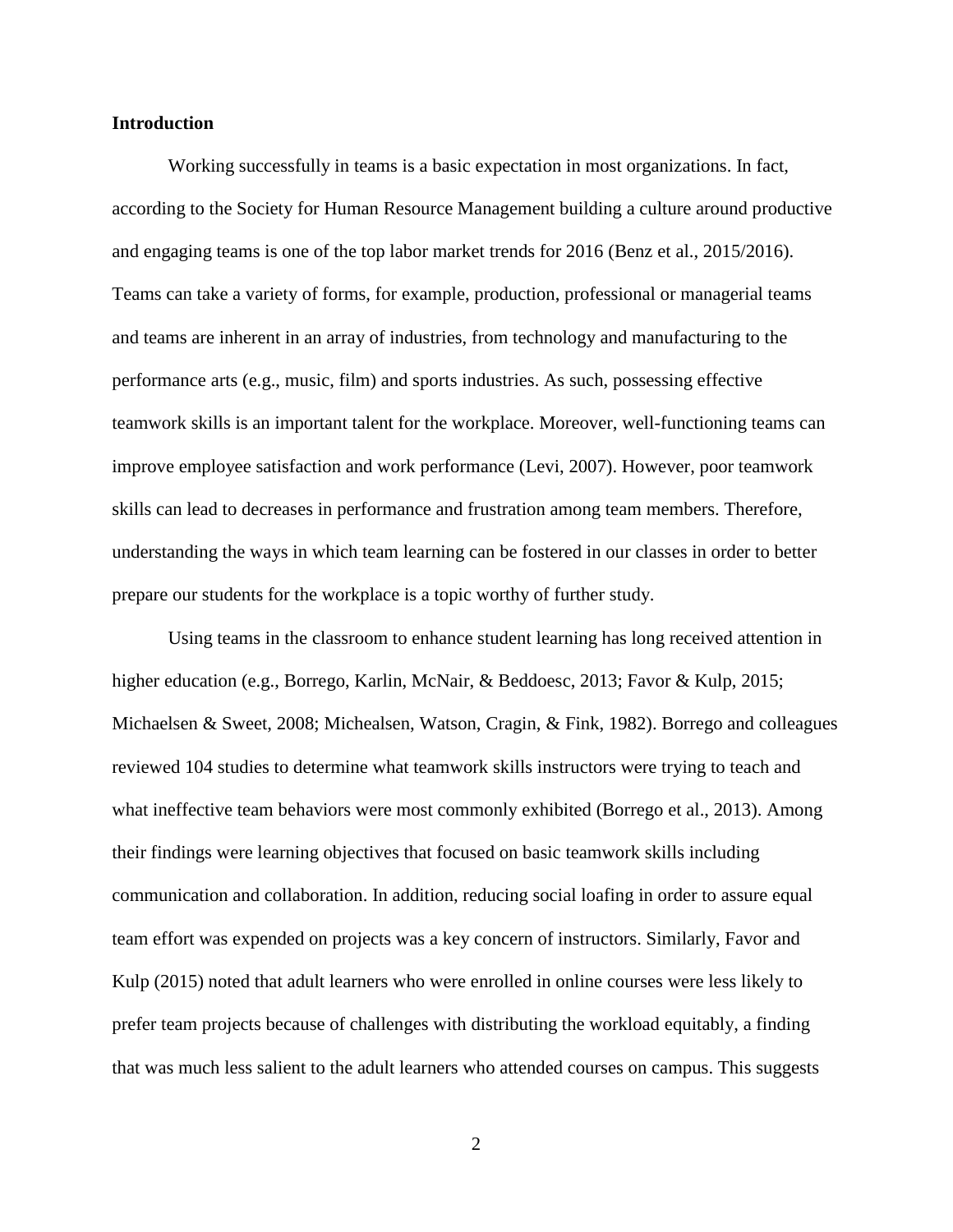that developing teamwork competencies such as effective communication and collaboration may be more effectively acquired when team learning is face-to-face within the classroom and emphasizes the fact that training students in specific teamwork skills remains an important pedagogical focus of instruction.

Given the importance of developing effective teamwork competencies, our goal is to examine the effectiveness of a course design that combines informal team-based class activities with more formal team-based projects and activities. Our purpose is to foster team learning by increasing students' understanding of team processes and building skills in collaboration. We aim to contribute to team learning pedagogies by examining both students' team learning experiences and independent learning experiences within the team. We also measure students' perceptions of social loafing and time management and its effects on teamwork and independent learning experiences. By offering a course design with team learning as its core, we seek to better prepare students for the demands of teamwork in the workplace. We also aim to contribute to the team learning literature by developing a measure of team and independent learning experiences.

To accomplish our goals, we provide an overview of team-based learning. This is followed by our learning objectives of our team-based learning approach and a brief description of the informal and formal team-based activities we use in the classrooms. We then examine the learning outcomes, outlining the measures we used and results from our student perception survey of team learning. Our discussion includes an analysis of the survey instrument, explanations of our results, comments regarding future course design and suggestions for expanding our work in this area.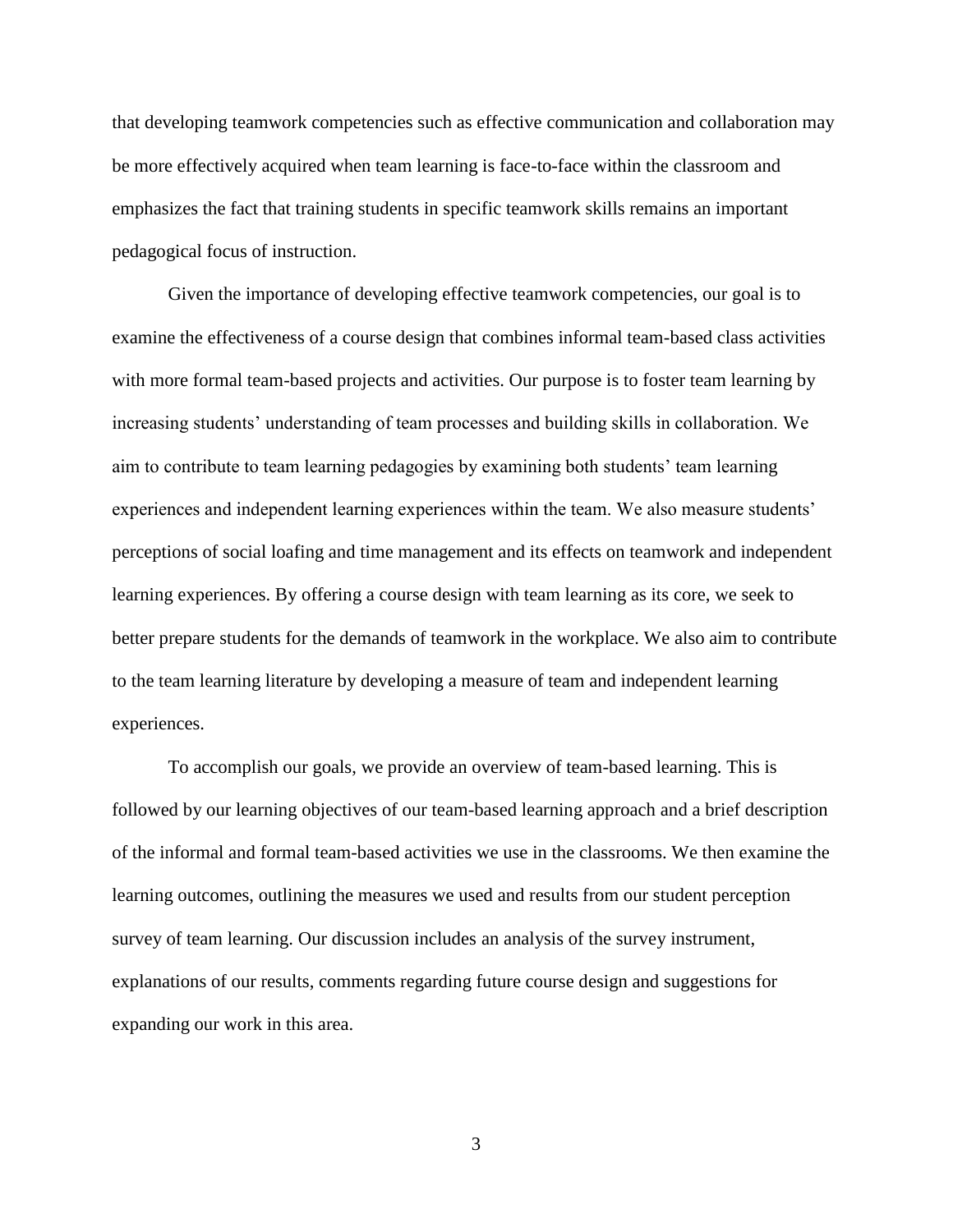#### **Overview of Team-Based Learning**

Designing curriculum as well as class activities to emphasize the learning and assessment of teamwork skills and collaboration is at the core of many management courses (e.g., Goltz, Hietapelto, Reinsch, & Tyrell, 2008; Kemeny & Stickney, 2014). Moreover, the Association to Advance Collegiate Schools of Business (AACSB) specifically addresses learning collaboratively in two of its accreditation standards: Standard 13 requires faculty to provide opportunities for students to collaborate and develop cooperative work skills, and Standard 14 expects students to contribute to the learning of others by actively participating in group learning experiences (AACSB, 2012). Furthermore, as noted above, working in a team environment is more and more commonplace in organizations and employers are expecting applicants to have basic teamwork skills. As such, there is clear motivation and interest to continue developing pedagogies that emphasize the development of teamwork competencies and learning in teams.

Going beyond team activities as independent learning experiences in the classroom, team-based learning (TBL) is a systematic teaching strategy where team activities are designed in a particular sequence with the goal of making small groups into teams (Fink, 2013; Michealsen, Knight, & Fink, 2004). Thus, TBL is a structured, small-group learning method that has been associated with a variety of positive student outcomes, including increased attendance, improved student preparation for learning, increased achievement, and development of student collaboration skills (Michaelsen  $\&$  Sweet, 2008). With TBL students and instructors adopt a learning paradigm as opposed to a more traditional instructional paradigm. This allows for variation in students' learning and keeps professors "fresh" in their classrooms.

TBL can be introduced into a variety of classes, including soil-management, western literature, health education, and introduction to psychology. Because TBL is a unique student-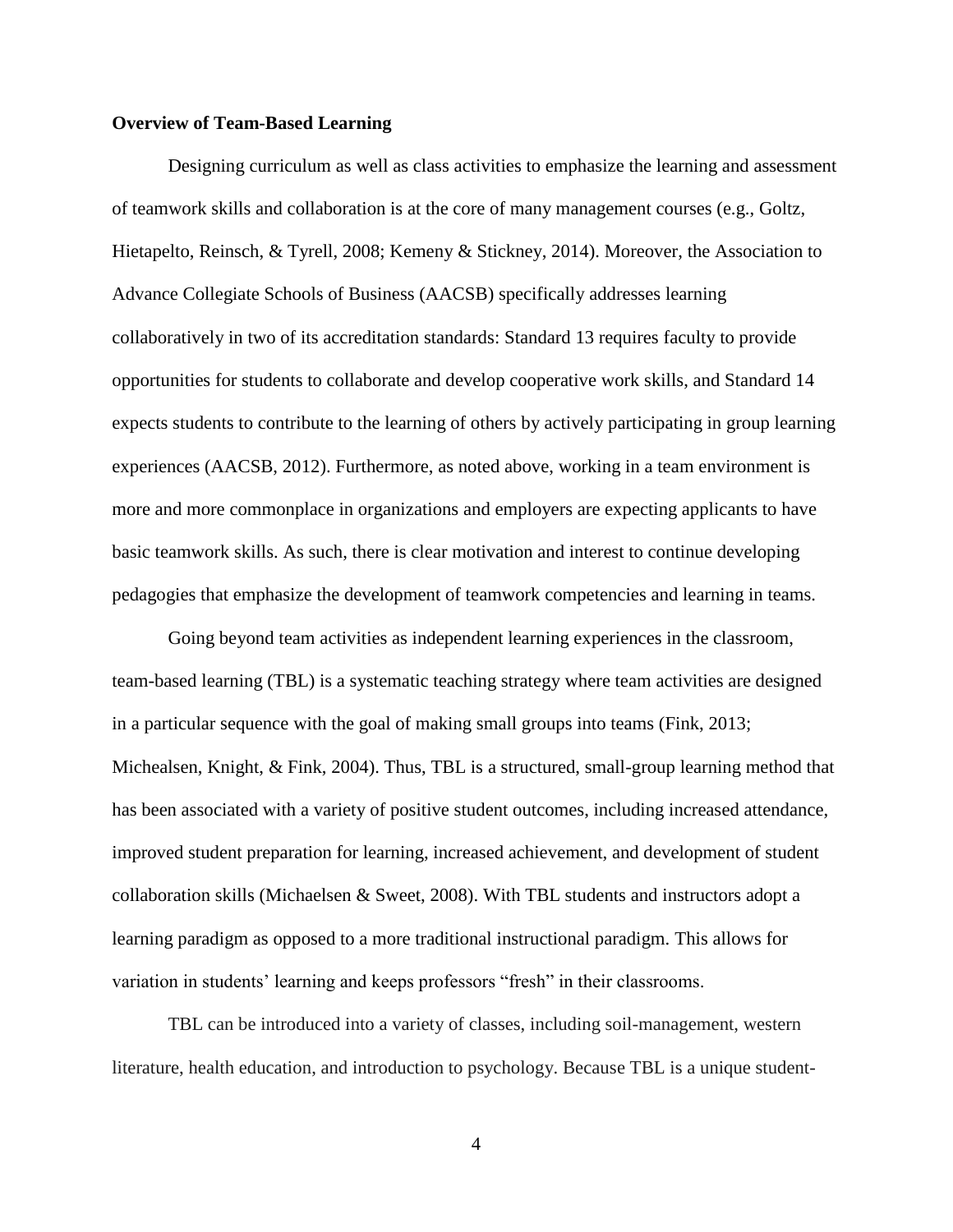centered instructional strategy, it emphasizes learning to use concepts rather than merely learning about them (Lane, 2008). Through TBL initiatives, students behave less like "empty vessels" and more like colleagues (Lane, p. 57).

In addition, when instructors use TBL in the classroom, the vast majority of class time is used for team assignments that focus on using course content to solve the kinds of problems that students are likely to face in the future (Michaelson & Sweet, 2008). A key design issue for creating effective tasks is how to best focus student knowledge, observation, and analysis toward a concrete action that makes thinking visible. Activities that require actions in the shape of clear decisions applied to complex scenarios, within a restricted framework of options, are most likely to channel student thinking toward higher-level goals (Roberson & Franchini, 2014).

Studies have also shown that students find TBL motivating, interesting, enjoyable, and fun (Haberyan, 2007). Similarly, research has shown that students learn most when they are more engaged in the experience rather than as passive participants (Kuh, 2008). According to Kuh (2008) high-impact activities such as collaborative assignments and projects, which foster deep learning, general gains, personal gains and/or practical gains increase student engagement.

According to Kuh (2008) high-impact activities that foster deep learning, general gains, personal gains and/or practical gains increase student engagement. Relevant to TBL and included in his study of ten high-impact educational practices for undergraduate college students' success is collaborative assignments and projects.

Furthermore, many professors are using the "flipped" classroom techniques that are characteristic of TBL, where class time is devoted to team activities that require pre-class preparation. Wallace, Walker and Braesby  $\&$  Sweet (2014) found that TBL initiatives can optimize and reward students' pre-class efforts. More importantly, TBL and the flipped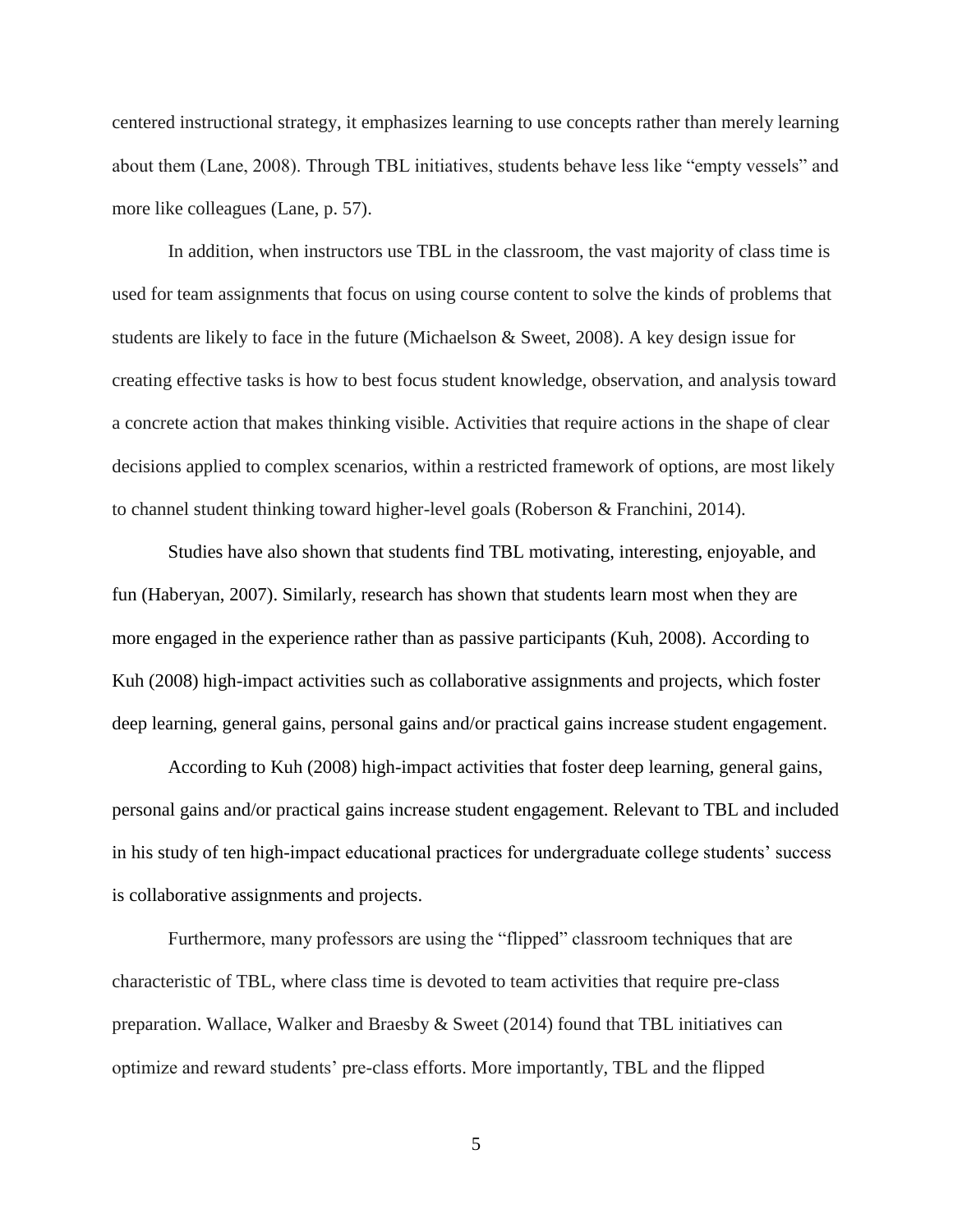classroom share a commitment to strategically designed learning opportunities to optimize the role of instructor toward guiding the student to deeper learning (Wallace et al, p.263). Using this method, instructors become better equipped to (1) assess and enhance student content acquisition from pre-class study, and (2) use the majority of class time for activities that enable them to discuss, take-risks, and make mistakes while developing their expertise. Therefore, in this paper we share a modified TBL teaching strategy that we have used to help students build skills in teamwork. Next we outline our learning objectives and describe the team learning approach of sequencing learning activities.

#### **Learning Objectives and Team Learning Activities**

The learning objectives for our classes were to help students understand the team process and to build their collaboration skills. Additionally we wanted to promote team learning as originally defined by Michaelsen, et al. (1982). That is, we wanted to provide a classroom experience that allows students "extensive use of problems, simulations, and experiential exercises to provide students with the opportunity to develop the ability to apply course concepts" (Michaelson et al, 1982: 14).

To accomplish this goal we first researched, developed, and introduced a brief team learning training that we disseminated in our courses in the Fall 2015. Following Michaelson & Sweet's (2008) readiness assurance model, we chose a class at the beginning of the semester to administer a short, five question quiz on one of the early reading assignments in the class. On this day, when students arrived in class, they were given a short five questions multiple choice quiz on the selected reading to complete individually. Appendix A contains the short quiz we used in each of the following classes: Organizational Behavior, Developmental Psychology and Sustainable Business Practices. For Organizational Behavior, students completed a reading about individual behavior, personality, and workplace values; for Developmental Psychology students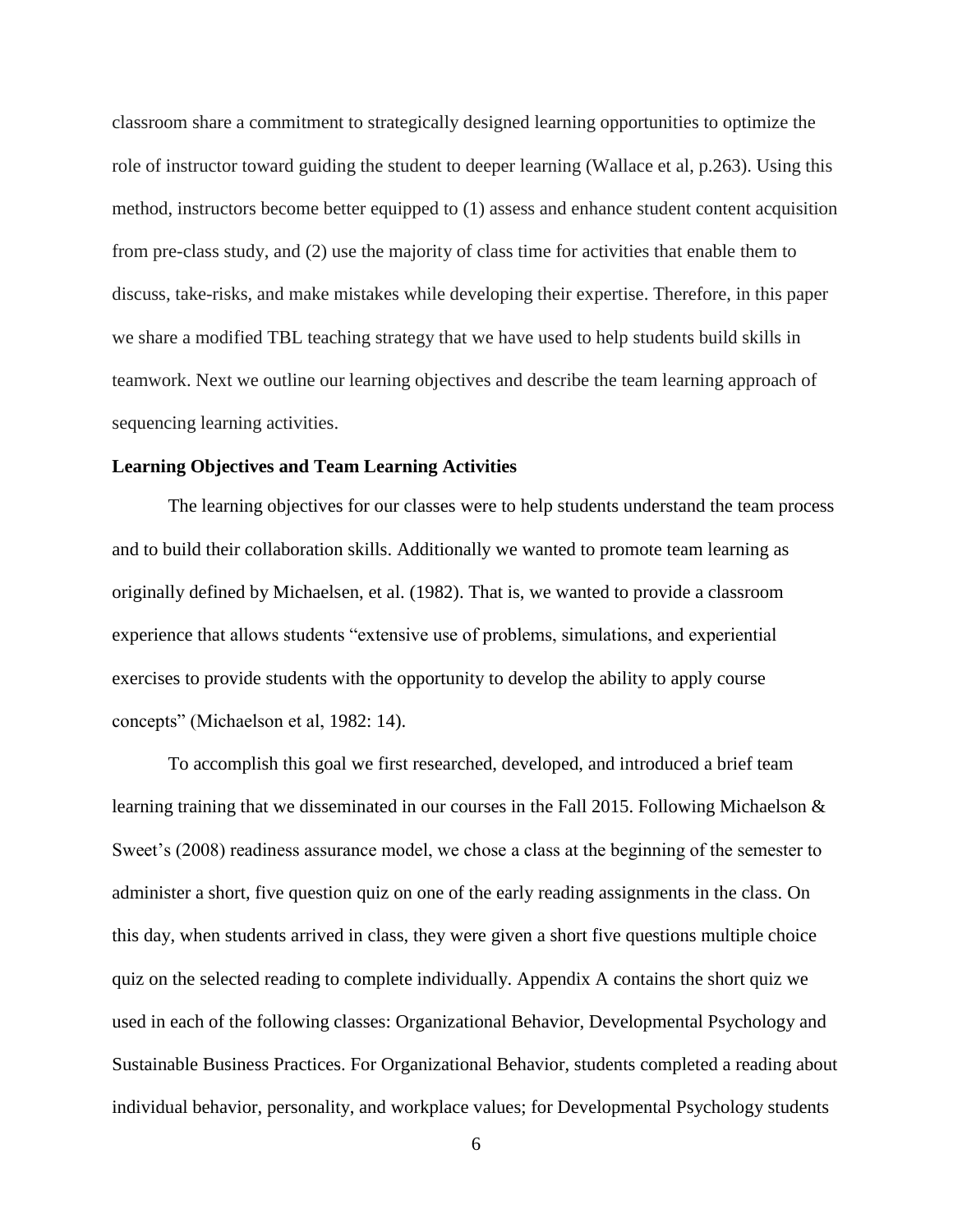completed one reading about different approaches to human development and one reading about a specific study (Children of the Garden Island); for sustainable Business Practices students read about systems theory and its implications for sustainability education (Porter & Cordoba, 2009).

After taking the quiz individually, students then formed small groups and completed the quiz together. Students tallied their distance scores for both their individual quiz score and their group quiz score, using the worksheet also provided in Appendix A. Students were asked to compare the scores and think of possible reason why their group scores were either the same, greater, or less than their individual scores. As expected, most groups had better group scores than their individual scores. Following this activity, we led a discussion about teams and team learning with a follow up handout summarizing our key points about working in teams (See Appendix B). We did this to set the tone for the variety of team activities that we completed throughout the semester. Later in the semester, we also used some of the same questions from their in-class quiz on students' exams.

At this point, we formed permanent teams of 3 or 4 students. Throughout the semester when we did in-class activities, we placed our students in these groups for each activity. We used a variety of team activities – informal group exercises, formal team-based learning activities, and a longer group project. Some group exercises included asking students to read short case studies and answer questions in their groups and report out to the class (Sustainable Business Practices), a short group activity about the effects of rehearsal on memory (Developmental Psychology), and a group competition to best apply the MARS Model of Behavior after viewing an episode of the television show, "The Office" (Organizational Behavior).

We introduced a few more formal (following Michaelsen & Sweet, 2008) team-based learning activities in class as well. An example of this in OB was student groups solving a case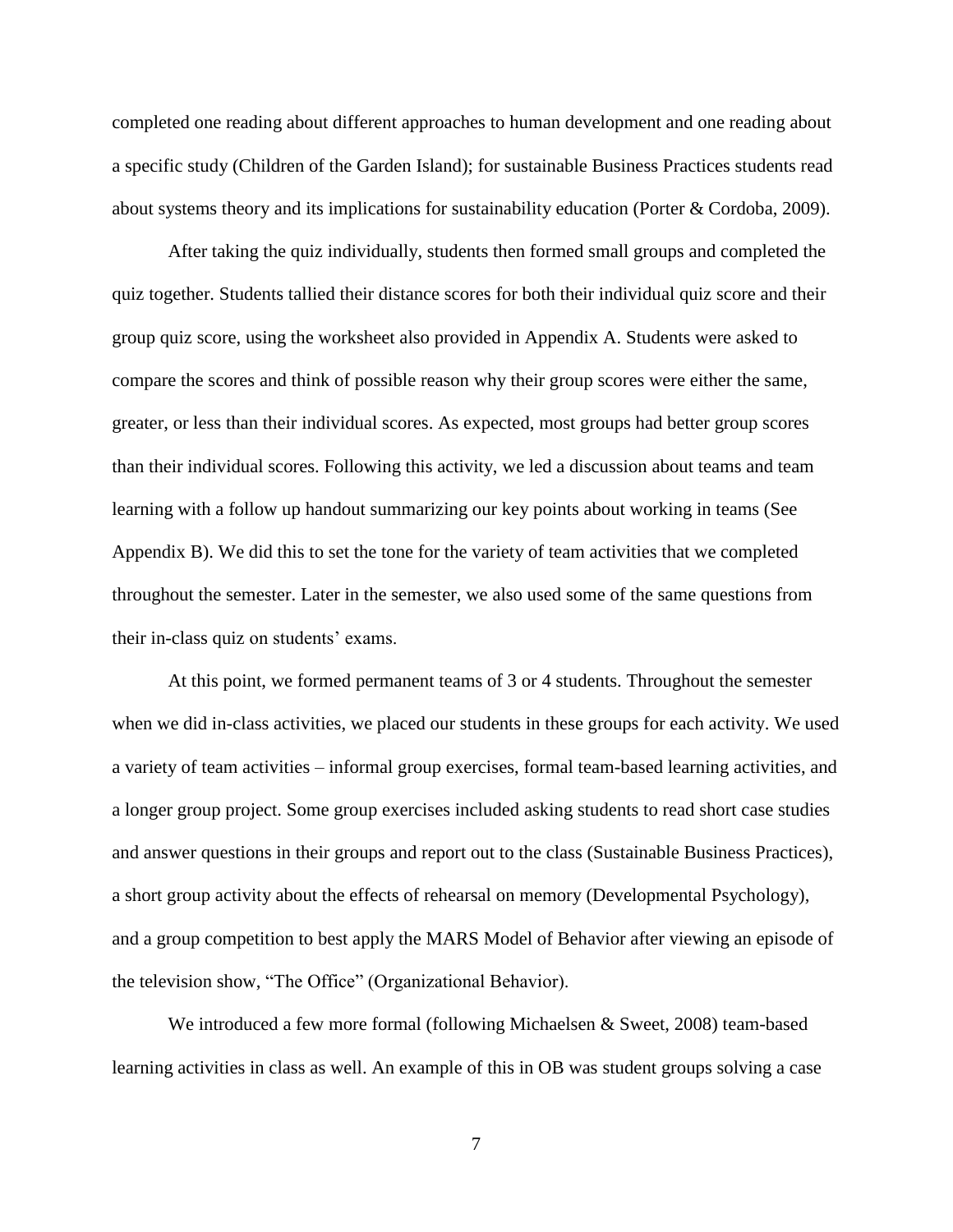called "A Tale of Two Floors: Leadership Lessons" where students were asked to read and prepare their answers to the case questions ahead of class. In class, they first applied the Path-Goal Leadership Theory, Fiedler's Contingency Model and the Hersey-Blanchard Situational Leadership Theory to each leader in the case. Then they determined which leadership theory worked best for each leader. In Sustainable Business Practices, students prepared for the chapter about carbon offsetting by listing the pros and cons of the practice. Once in class, groups competed against each other in a debate with outside judges awarding prizes to the winning group.

We also used a longer group project with project management milestones (2 interim reports). In the Sustainable Business Practices class, the group project involved researching and analyzing a local company to determine how they could become more sustainable. For Organizational Behavior, the group project consisted of identifying the formal and informal aspects of an organization of their choice. In Developmental Psychology, students prepared a group paper and presentation on the indicators and interventions surrounding aggression. At the end of the semester, we collected data about students' perceptions of their team effectiveness.

#### **Learning Outcomes**

In order to assess the two general learning objectives (understanding team processes and building collaboration skills), we designed a student survey that addressed students' perceptions of the team-based learning experiences. Specifically, to assess the extent to which the various team activities helped students understand the team process, we focused on questions that tapped into student's satisfaction with their group/team work and how much students' learned from their group/team work. We also assessed collaboration through students' satisfaction on team learning based on their perceived contribution to the group project.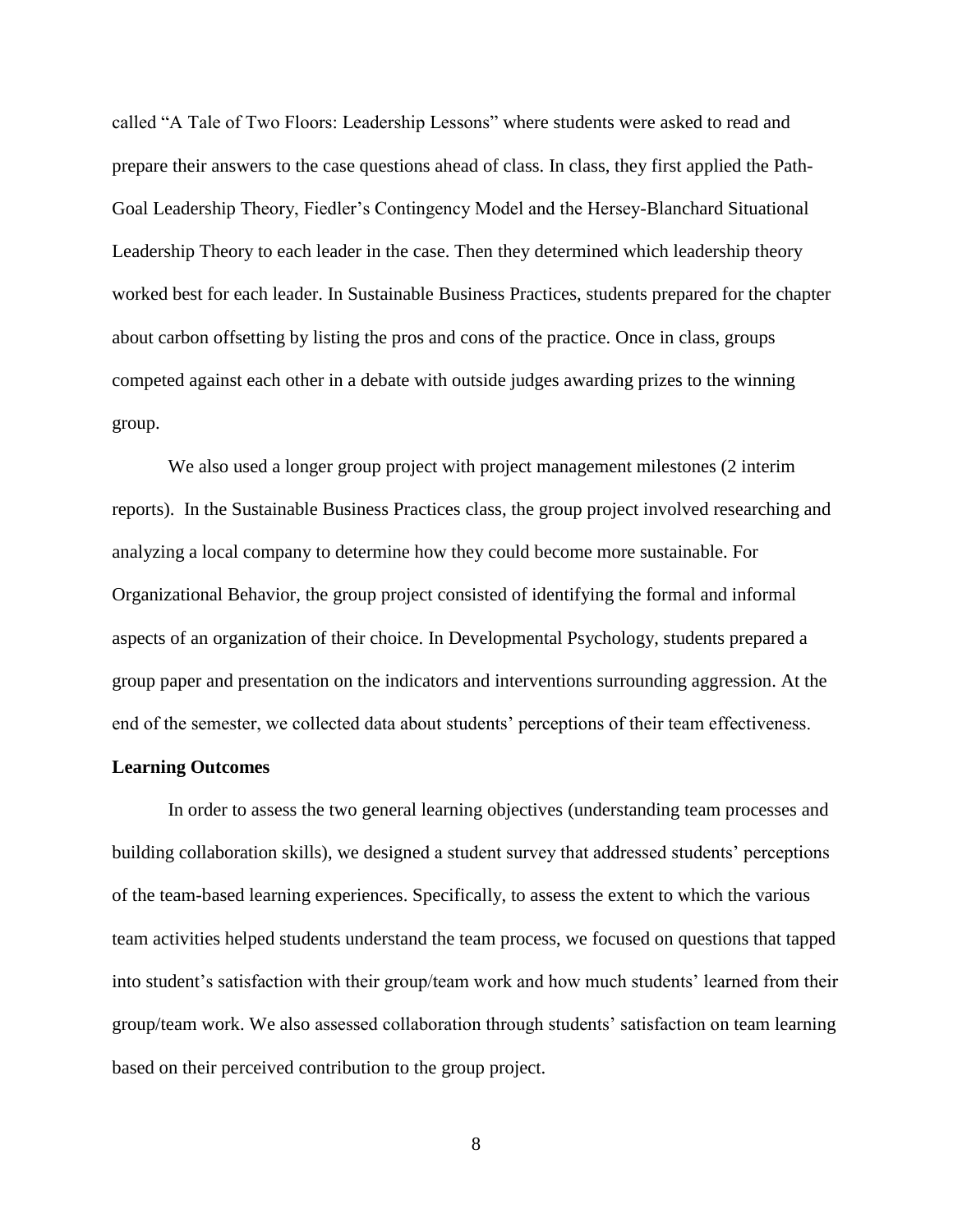We administered a 17 item survey at the end of the semester using a 7 point Likert scale with anchors of Strongly Disagree and Strongly Agree. Some examples of items were: "I learned a lot about the topics from my group project", "In general, I like group work in my classes", "I learned more in this class because of my group work", and "Most of my learning was from my own research." In addition, we asked students to indicate the percentage of work they did on their final group project as well as the percentage of work each additional teammate completed on their projects. The complete survey can be found in Appendix C.

#### *Statistical results*

To provide feedback on our learning objectives and to test the validity of our survey, we first performed a factor analysis of the survey items to determine if any underlying constructs existed. Given the results of the factor analysis, we present our descriptive statistics and report on the results from the one-way analysis of variance.

**Factor Analysis of Teamwork Variables.** Because the scale designed to measure student perceptions of their teamwork experiences was newly developed, we first performed a factor analysis to determine the underlying constructs measured by the individual items. We performed a factor analysis of these 17 items, because it is a useful way to ascertain whether groups of single items on a scale measure underlying constructs and thus warrant the reduction of several questions into a smaller number of factors (Hair, et al 1998). Because two of these questions, "Our group did most of the research for the project in the last 2 weeks," and "Our group had big problems caused by one or more 'freeloaders,'" were worded negatively, they were reverse coded prior to entering all the 17 items into the factor analysis. Preliminary analyses indicated that a three factor solution would best account for the relationship between the data, and a Principal Components Analysis was performed, fixing the number of factors for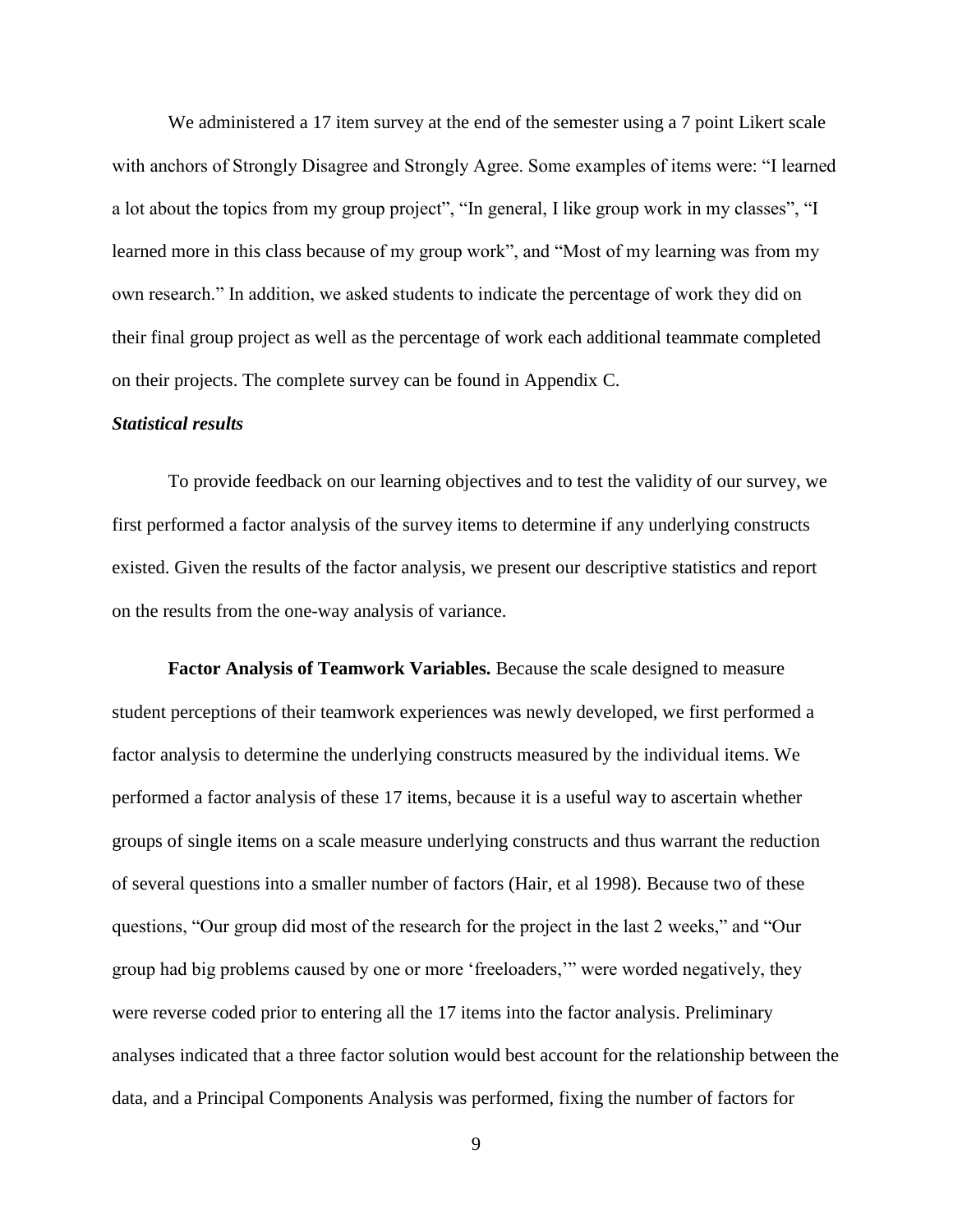extraction to three with a Varimax rotation. The rotated component three factor matrix can be seen in Table 1.

Insert Table 1 about here

As can be seen in Table 1, the first factor included ten items and represented a measure of positive teamwork experience. Chronbach's Alpha for this factor was a healthy .913. A second factor consisting of five items represented a positive independent learning experience within the context of teamwork-delivered assignments. Chronbach's Alpha for this factor was a moderate .618. These two factors were labeled Teamwork and Independent Learning, respectively. The two remaining items, "Our group did most of the research for the project in the last 2 weeks," and "Our group had big problems caused by one or more 'freeloaders,'" loaded on the remaining factor. We determined that these items were better left as single item measures because of the inherent differences between the two constructs. Consequently, freeloading in a teamwork context and the use of efficient time management strategies remained as single item measures of those constructs in subsequent analyses.

------------------------------------------------------------------------------

Insert Table 2 about here

------------------------------------------------------------------------------

**Descriptive results.** The means, standard deviations, Chronbach's alphas (for the two factors) and correlations are reported in Table 2. As mentioned above, we left the items, "Our group did most of the research for the project in the last 2 weeks," and "Our group had big problems caused by one or more 'freeloaders,'" as separate from the two identified factors. To determine whether the factors of Teamwork and Independent Learning related to participants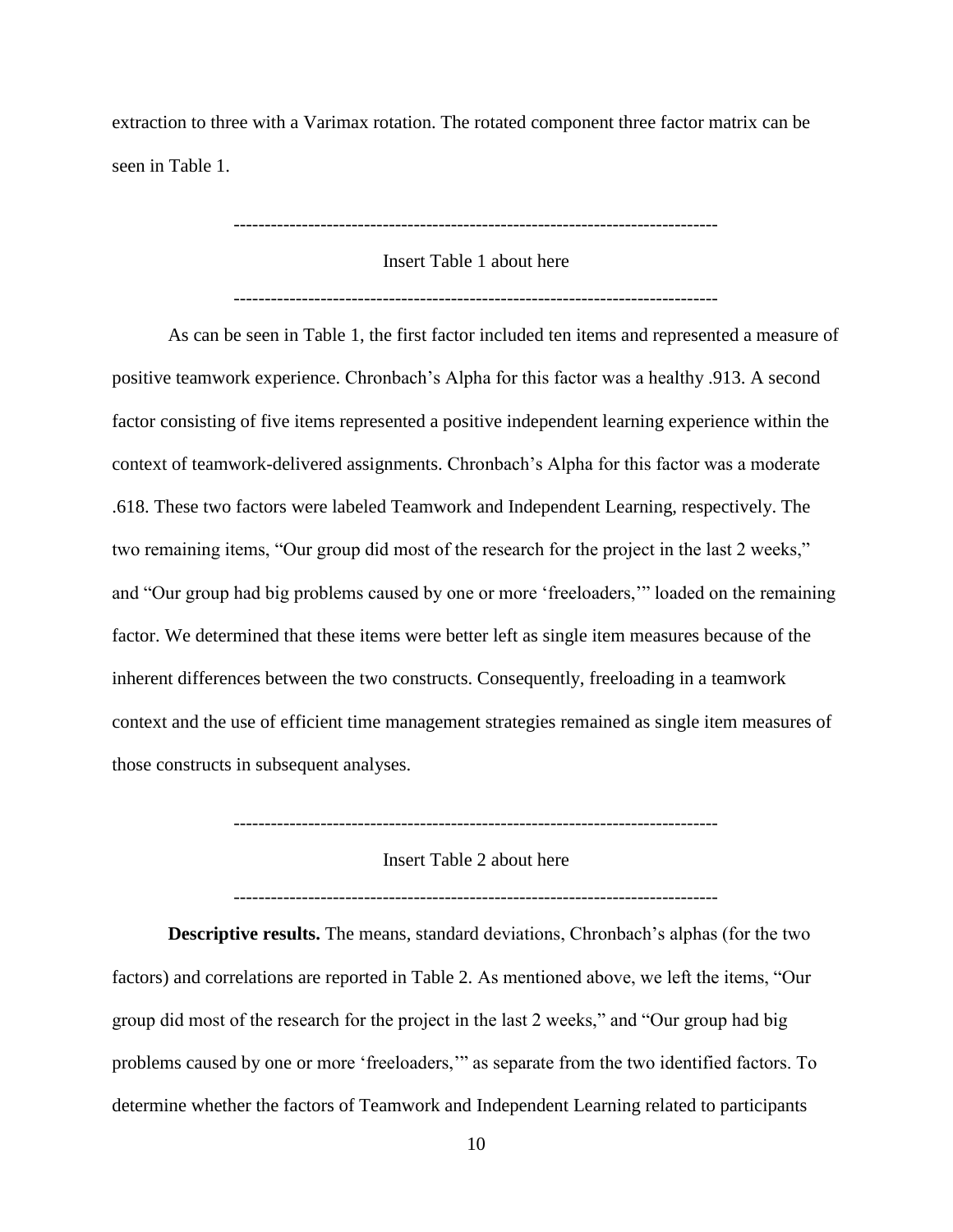reporting that they worked in the last 2 weeks or had "freeloaders", we ran correlations between the factors and two individual items. As shown in Table 2, the factor of Teamwork was positively correlated with students reporting that "freeloading" was less of a problem. These results suggest that students who enjoyed the project and working in a group (i.e., the factor of Teamwork) also reported that "freeloading" was not a problem for their group. The two individual items were also correlated such that students reporting less "freeloading" also reported not doing most of the project in the last 2 weeks.

**Perceived Fairness of Work Divided.** Students reported, in percentages, the extent to which themselves and their group members contributed to the project. We were interested in whether participants perceived this divide in work to be fair, and, more importantly, whether this fairness differed according to the different factors (Teamwork, Independent Learning, Last 2 Weeks, and "freeloaders". We coded fairness as 0 (unfair: work was not divided evenly amongst members) or 1 (fair: work divided evenly amongst members) for all students. We then ran a oneway analysis of variance (ANOVA) with fairness as the independent variable and the two factors and two individual items as the dependent variables. The ANOVA results are reported in Table 3. We found an effect for Teamwork, such that those who reported a fairness in the work divided also reported significantly higher scores on the Teamwork factor than those who reported unfairness in the work divided,  $F(1, 107) = 21.29$ ,  $p < .001$ . We also found an effect for the individual item of "freeloading", such that students reported "freeloading" as being significantly less of a problem when they reported a fair divide in work load compared to when they reported an unfair divide in work load,  $F(1, 106) = 14.19$ ,  $p < .001$ . We did not find effects for the Independent Learning factor  $(F(1, 107) = 1.97, p = .163)$  nor the individual item of whether the group did most of the work in the last 2 weeks  $(F(1, 107) = .11, p = .743)$ .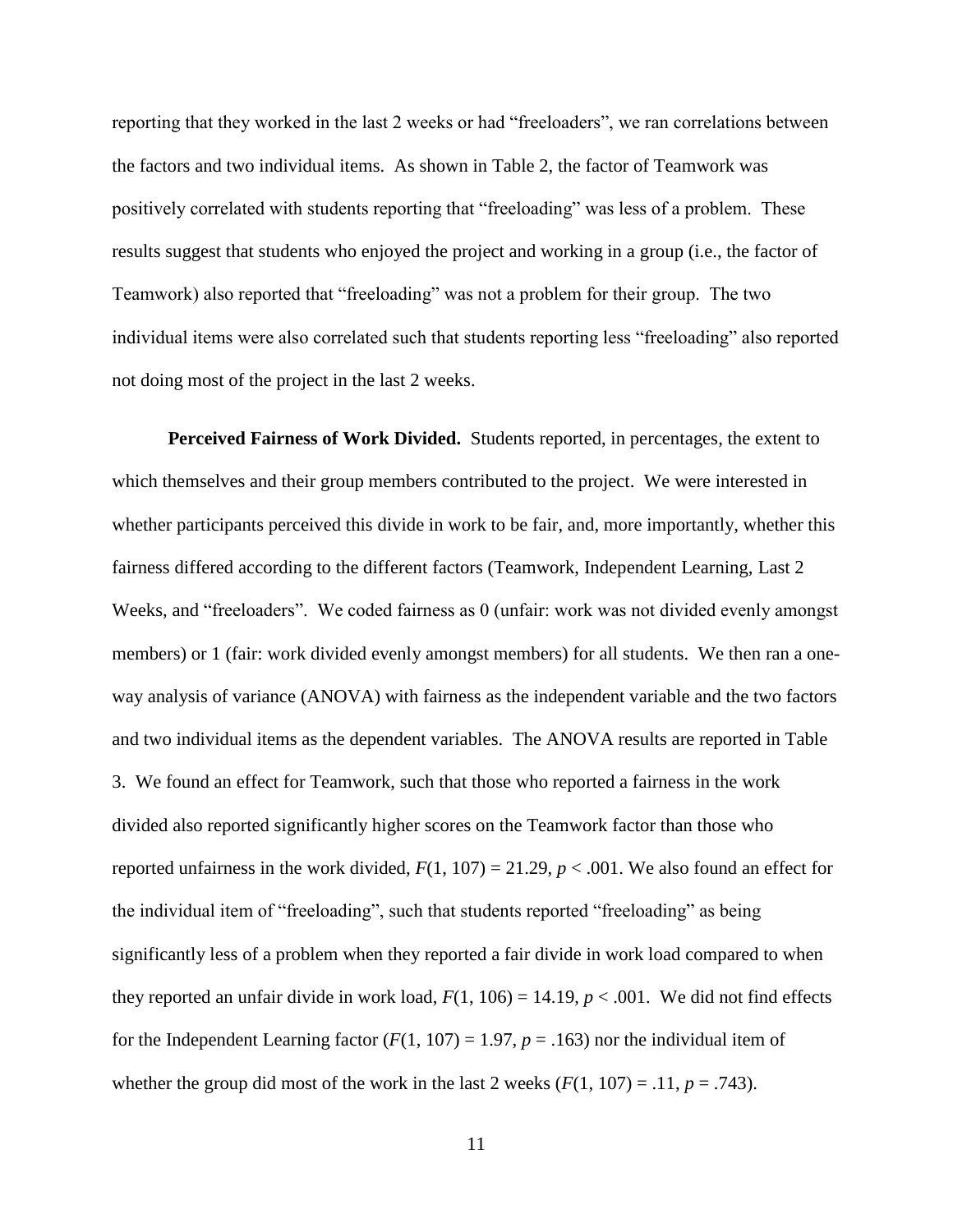Insert Table 3 about here

------------------------------------------------------------------------------

------------------------------------------------------------------------------

## **Discussion**

Our results indicate that students had both positive teamwork experiences and positive independent learning experiences during their team activities. From our survey, two main factors emerged. The first factor represents a measure of positive teamwork experiences (Teamwork), the second a positive independent learning experience within teams (Independent Learning). The identification of a teamwork experience scale is a positive contribution to the field of team learning. Future studies of students' team learning perceptions could include additional items measuring these two constructs. The two additional single item measures indicating sub optimal project planning (completing most of the work for the group project within the last two weeks) and problems from "freeloaders" that were used for our analysis produced the most interesting results (discussed below). Single item measures are most certainly a limitation and these scales should be expanded in subsequent studies to include more items.

Students who believed the work was divided fairly amongst its members also reported experiencing more positive teamwork experiences and fewer problems with "freeloading." Research suggests that participants socially loaf (i.e., do less work when in groups than when alone) when their output cannot be identified with themselves (e.g., Williams, Harkins, & Latané, 1981). If students can receive neither credit nor penalty, then they will not put out the effort. However, it is the case in the current groups that students' efforts were highly identifiable, thus they could receive both praise and punishment for effort or lack of effort, respectively. The correlation suggests that when students reported fairness in the work divided, it was because they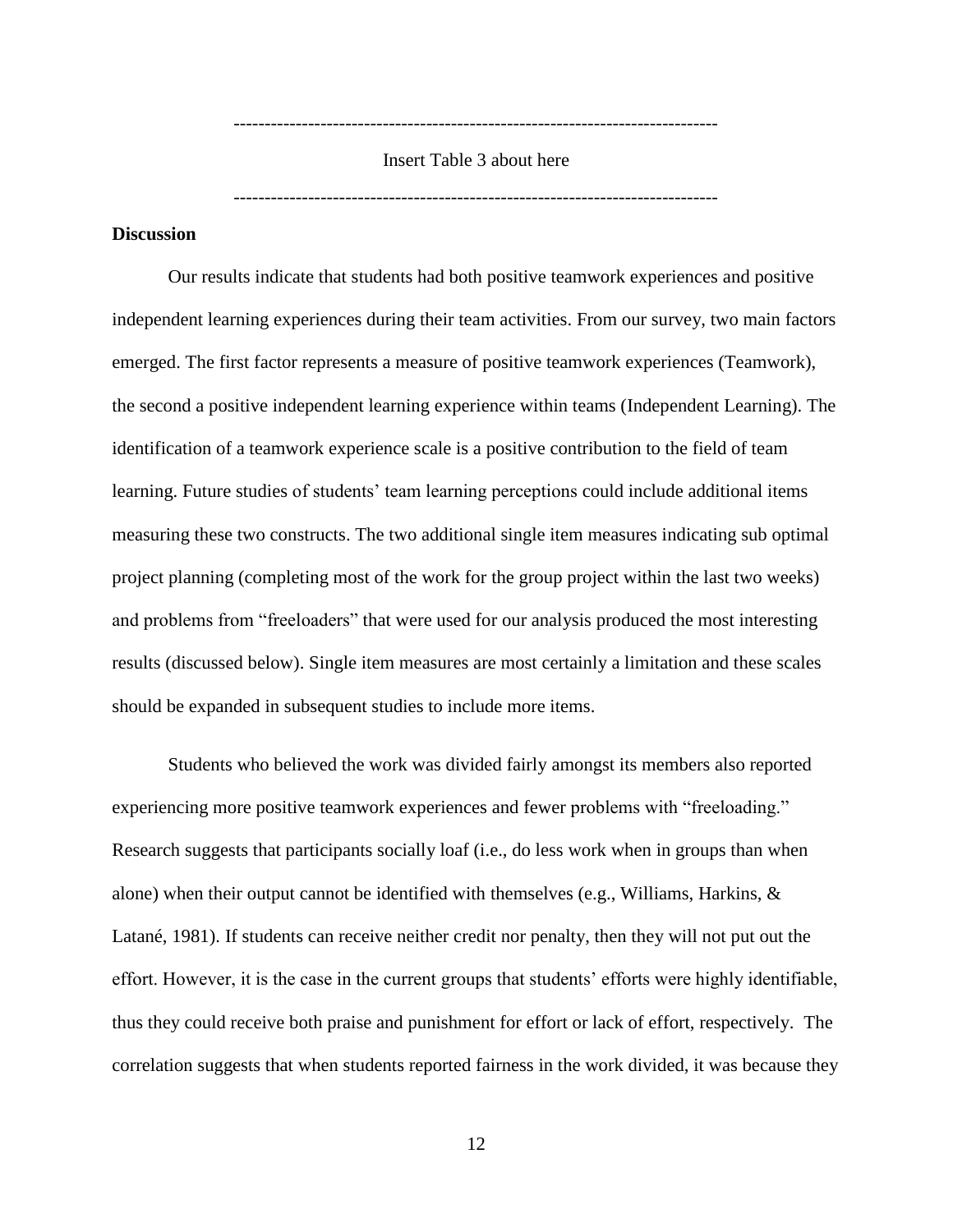could identify the effort put out by all individual members, including themselves, and no one loafed or "freeloaded". This identifiability could be tested in future research.

An important aspect of team based learning is the use of a peer review system throughout team learning activities (Michaelson & Sweet, 2008). This process is something to be considered in subsequent class design. Almost half of our students reported an unfair work distribution after having worked with their groups throughout the semester. If we adopted a peer review process, those numbers might decrease (given the "freeloaders" might change their behaviors when called out). It follows that students would have a more positive view of their team experiences. Additionally, many employers use 360 degree and/or peer review processes. Peer review would prepare our students for another important aspect of their future workplaces.

A future study could have classrooms focus on one type of group activity mentioned in this paper. We used a variety of team experiences in our classrooms. It would be interesting to focus on only one type of team experience (i.e. project based learning, team based learning, inclass activities, broad semester-long group projects) in our course design to determine if team learning occurs better with one type of team activity versus another. Using the measures developed in this study would be helpful tool for educators to quickly assess teamwork and independent learning skills of their students.

Given the increasing emphasis on both assessment and assurance of learning in our business curriculums, the measures developed in this study can be examined for viability in a university's assessment process. Our measures might complement the work of Kemery & Stickney (2014) and add to their multifaceted approach to assessing teamwork. Their measures included teamwork knowledge and peer and self-appraisals. Our measure of team and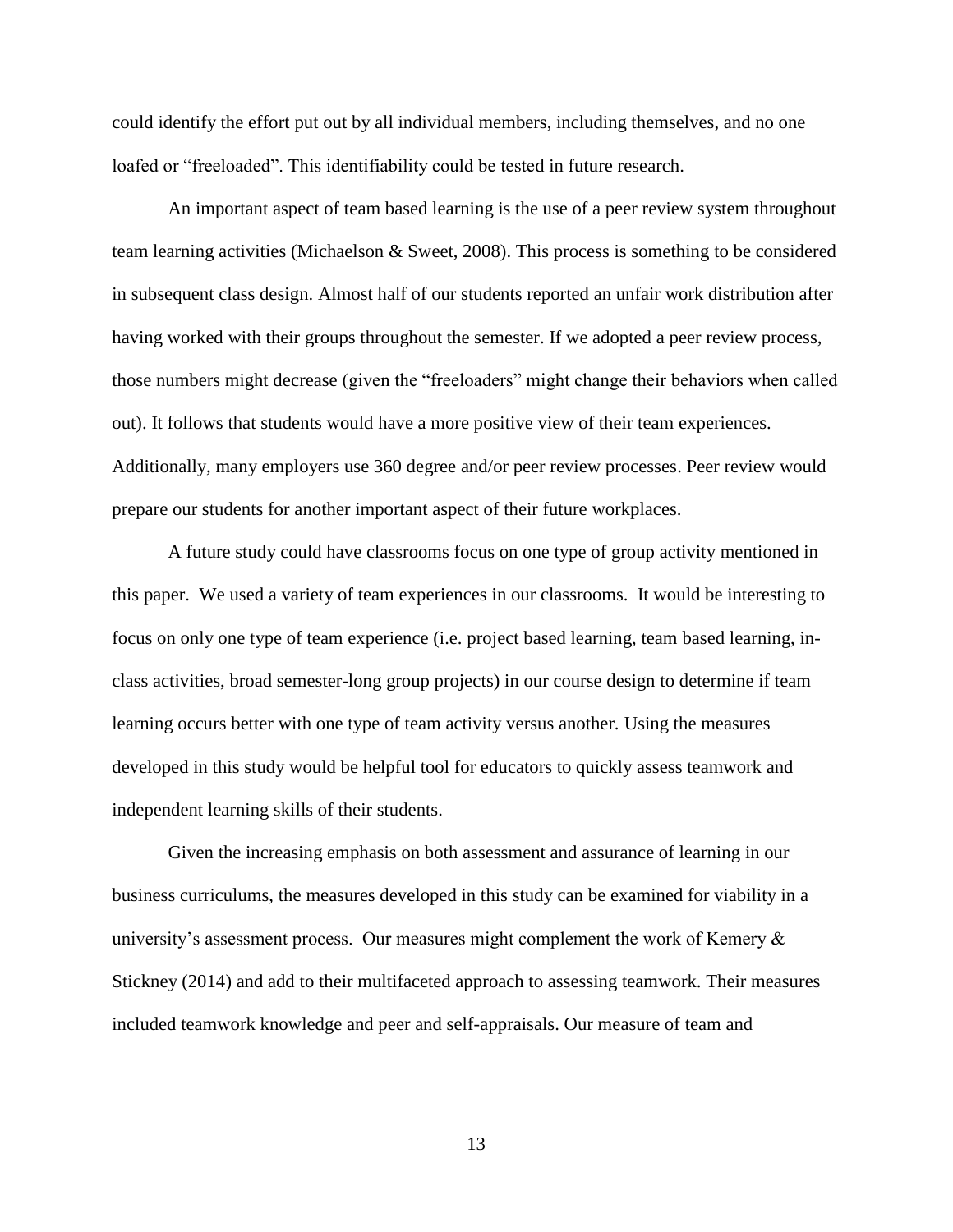independent learning could add another dimension to their analysis of student achievement. Future studies might incorporate both measures.

The findings in this study are good news for advocates of teamwork, collaboration, and team learning. When given a variety of team activities in their classes, the majority of students gain something from the experience. As our students graduate and move into collaborative work places, it is important for faculty to continue to develop curriculum that fits these needs. As mentioned earlier, collaborative assignments and projects are thought to have great impact upon students during their college years (Kuh, 2008). Additionally, AACSB standards require faculty to provide opportunities for students to collaborate and develop cooperative work skills, and expects students to contribute to the learning of others by actively participating in group learning experiences (AACSB, 2012). The study helps educators understand, implement and measure team learning experiences in our classes.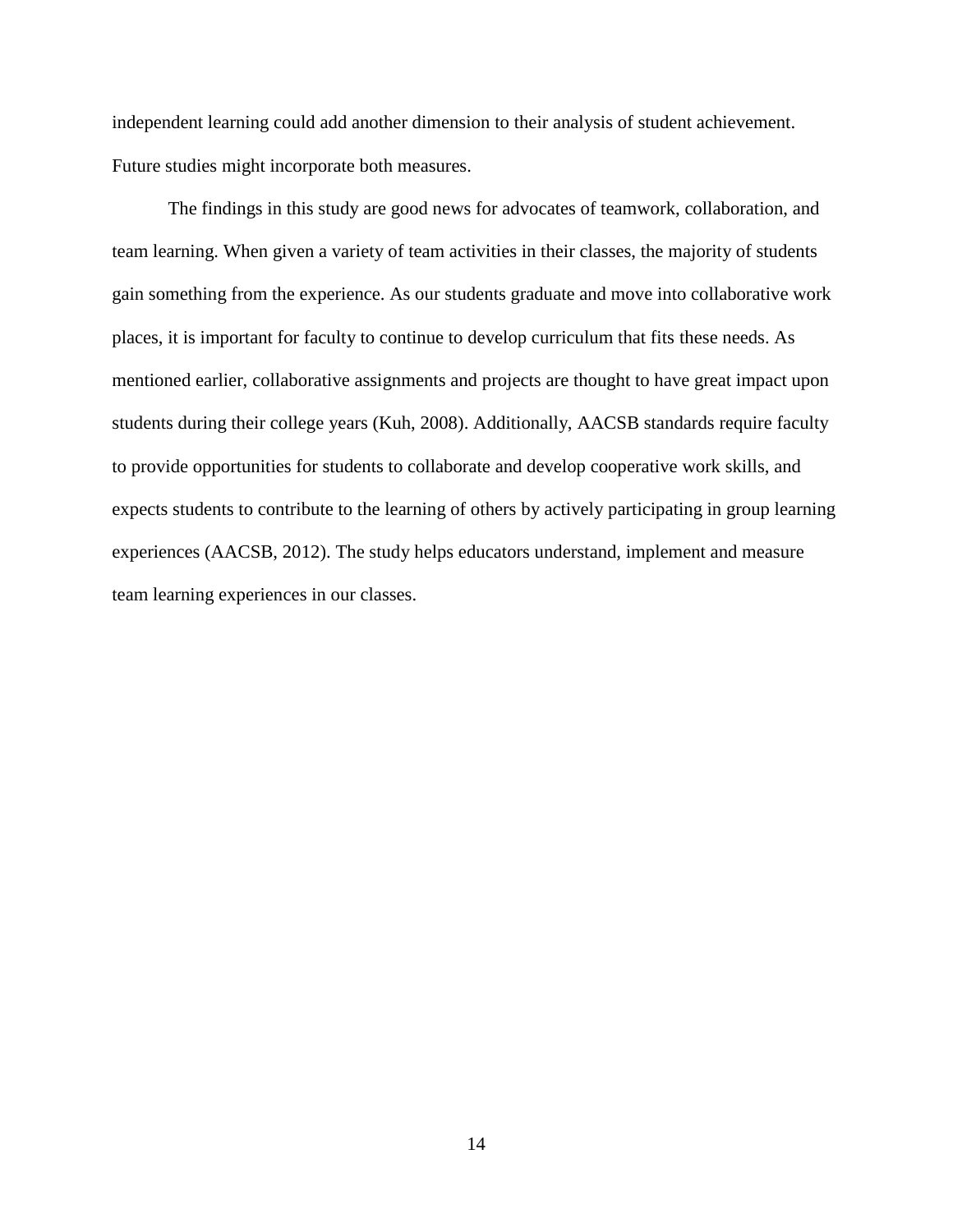### **References**

AACSB. (2012). *Eligibility procedures and accreditation standards for business accreditation*. Retrieved from<http://www.aacsb.edu/accreditation/standards/>

Benz, J., Boudreau, J., Buckingham, M., Cappelli, P., DeCamp, P., Galinsky, E., Harris, J.,

Layney, T., MacDonald C., and Monaghan, D.. (2015/2016). Ten thought leaders map out everything you need to know in 2016. *HR Magazine,* 60(10); 28-44.

Borrego, M. Karlin,J., McNair,L. and Beddoesc, K. (2013). Team Effectiveness Theory from Industrial and Organizational Psychology Applied to Engineering Student Project Teams: A Research Review. *Journal of Engineering Education*. 102(4): 472–512

Davidson, N., Major, C. H., & Michaelsen, L. K. (2014). Small-group learning in higher education—cooperative, collaborative, problem-based, and team-based learning: An introduction by the guest editors. *Journal on Excellence in College Teaching, 25*(3&4), 1-6.

Favor, J. and Kulp, A. (2015) Academic Learning Teams in Accelerated Adult Programs: Online and On-Campus Students' Perceptions. *Adult Learning*, 26: 151-159.

Fink, L.D. (2013). Creating significant learning experiences, revised and updated: An integrated approach to designing college courses. San Francisco, CA: Jossey Bass.

Gallegos, P. J., & Peeters, J. M., (2011). A measure of teamwork perceptions for team-based learning, *Currents in Pharmacy Teaching & Learning*, 3, 30-35.

Gottschall, H., & Garcia-Bayonas, M. (2008). Student attitudes toward group work among undergraduates in business administration, education, and mathematics. *Educational Research Quarterly*, 32, 3-28.

Haidet, P., Kubitz, K., & McCormack, W. T. (2014) Analysis of the team based learning literature: TBL comes of age. *Journal on Excellence in College Teaching*, 25(3&4), 303-333.

Hair, J. F., Anderson, R. E., Tatham, R. L., & Black, W. C. (1998). *Multivariate Data Analysis.* Upper Saddle River, NJ: Prentice Hall.

Kemery, E. R. & Stickney, L. T. (2014) A Multifaceted Approach to Teamwork Assessment in an Undergraduate Business Program. *Journal of Management Education*, 38(3) 462-469.

Koles, P.G., Stolfi, A., Borges, N.J., Nelson, S., & Parmalee, D. X. (2010) The impact of teambased learning on medical students' academic performance. *Academic Medicine*, 85(11), 1739- 1745.

Kuh, G. D. (2008). *High-impact educational practices: What they are, who has access to them, and why they matter*. Washington, DC: Association of American Colleges and Universities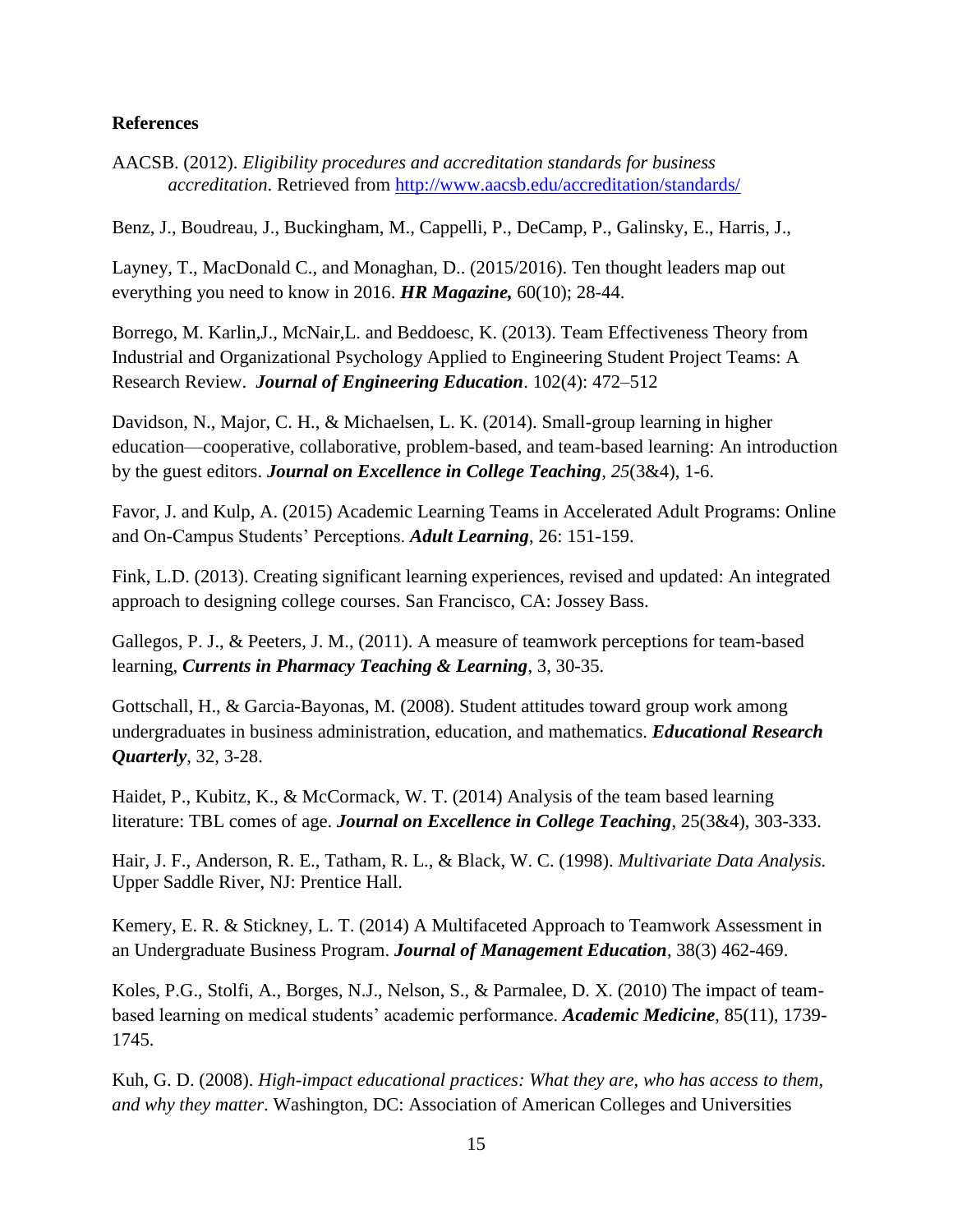Lane, D. (2008) Teaching skills for facilitating team-based learning. *New Directions for Teaching and Learning*, 116: 55-68.

Levi, D. (2007). *Group Dynamics for Teams* (2<sup>nd</sup> ed.). Thousand Oaks, CA: Sage Publications.

Michaelsen, L. K., Knight, A. B., & Fink, L. D. (2004) Team-based Learning: A Transformative Use of Small Groups for Large and Small Classes. Sterling, VA: Stylus.

Michaelsen, L. & Sweet, M. (2008). Team-based learning. *Thriving in Academe, 25*(6), 5-8.

Michaelsen, L. & Sweet, M. (2008). The Essential Elements of Team-Based Learning. *New Directions in Teaching and Learning*, 116:7-27.

Michaelsen, L. K., Watson, W., Cragin, J. P., & Fink, L. D. (1982) Team Learning: A potential solution to the problems of large classes. *The Organizational Behavior Teaching Journal*, Volume VII, Number 1, p13-22.

Porter, T. & Cordoba, J. (2009) Three Views of Systems Theories and their Implication for Sustainability Education, *Journal of Management Education*, 33(3): 323-347.

Roberson, B., & Franchini, B. (2014). Effective task design for the TBL classroom. *Journal on Excellence in College Teaching, 25*(3&4), 275-302.

Wallace, M.L., Walker, J. D., Braseby, A. M., & Sweet, M. S. (2014) Using TBL within the flipped classroom, *Journal on Excellence in College Teaching,* 25(3&4), 253-273.

Williams, K., Harkins, S. G., & Latane, B. (1981). Identifiability as a deterrent to social loafing: Two cheering experiments. *Journal of Personality and Social Psychology, 40,* 303-311.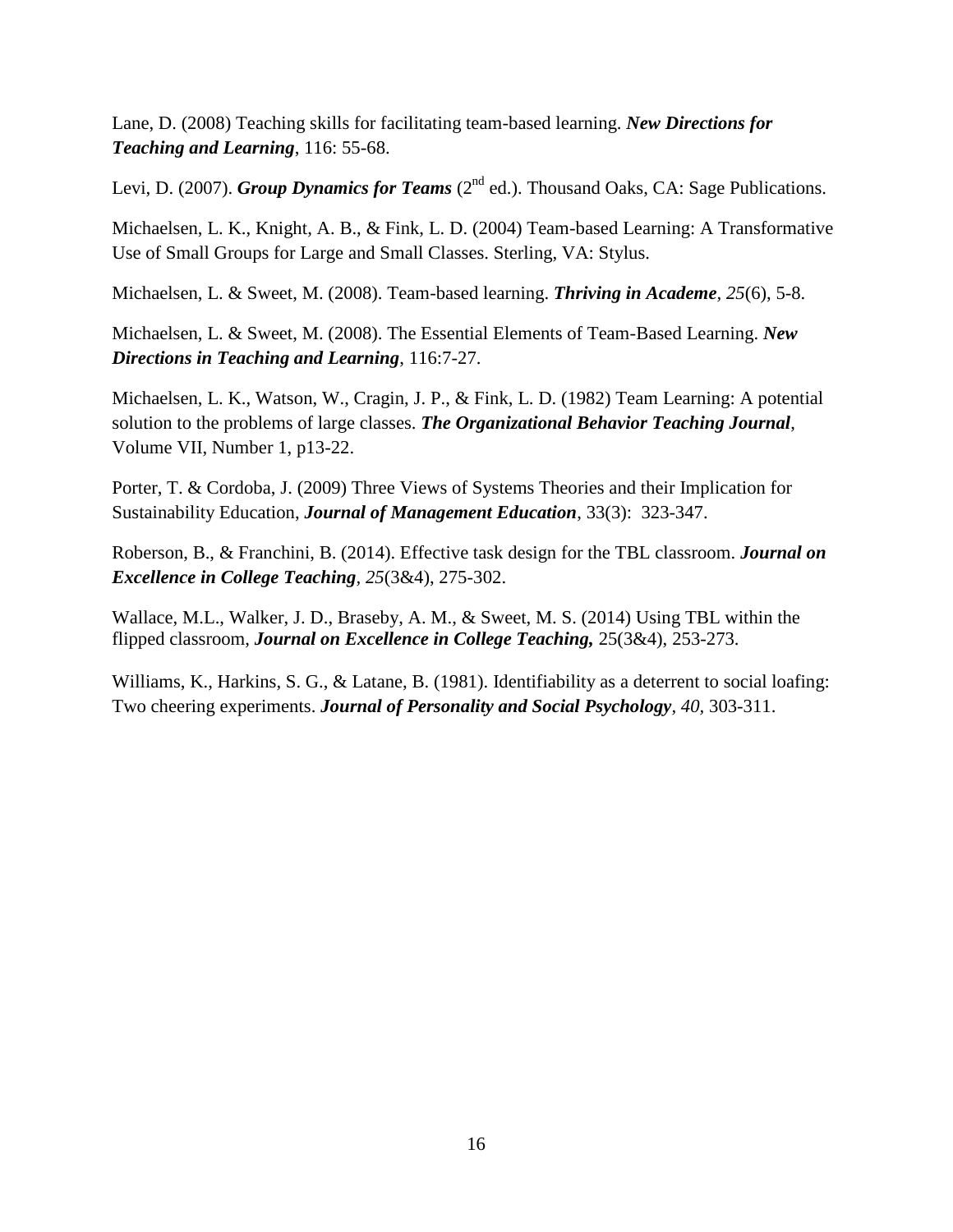## **APPENDIX A**

**Sample Questions from Fall 2015 team/group development exerc**ise:

#### **Sample Questions from Organizational Behavior**

- 1. **Assisting coworkers with their work problems, adjusting one's work schedules to accommodate coworkers, and showing genuine courtesy toward coworkers are some of the forms of:** A. role perception.
	- B. counterproductive work behaviors (CWB).
	- C. task performance.
	- D. organizational citizenship behavior (OCB).
	- E. job matching.
- 2. **According to the "Big Five" personality dimensions, people with low conscientiousness tend to be:** A. uncooperative and intolerant of others' needs.
	- B. careless, disorganized, and less thorough.
	- C. more suspicious and self-focused.
	- D. poised, secure, and calm.
	- E. more resistant to change and less open to new ideas.
- 3. **Which ethical principle reflects the idea that people have entitlements that let them act in a certain way?**
	- A. Utilitarianism
	- B. Individual rights
	- C. Moral intensity
	- D. Distributive justice
	- E. Care
- 4. **Senior executives at CyberForm must make a decision that will affect many people, and the decision may produce good or bad consequences for those affected. This decision:**
	- A. has a high degree of ethical sensitivity.
	- B. is one in which decision makers should rely only on the utilitarianism rule of ethics.
	- C. has a low degree of ethical sensitivity.
	- D. has a high degree of moral intensity.
	- E. is one in which decision makers should rely only on the consequential principle of ethics.
- **5. Etoni is a new employee who comes from a culture that values respect for people in higher positions and values the well-being of others more than goal achievement. Etoni's culture has:**
	- A. high power distance and a strong nurturing orientation. B. high collectivism and a short-term orientation.
	- C. low uncertainty avoidance and high individualism.
	-
	- D. low power distance and a strong nurturing orientation. E. high power distance and a weak nurturing orientation.
	-

#### **Sample Questions from Developmental Psychology:**

- 1. **Which of the following is NOT an example of one of Bronfenbrenner's five socially organized subsystems?** 
	- a. microsystems
	- b. chronosystems
	- c. exosystems
	- d. minorsystems

#### 2. **Proximal processes are:**

a. strange behavior of children in strange situations with strange adults.

- b. parent-child activities.
- c. enduring forms of interaction in the immediate environment.
- d. child-child activities.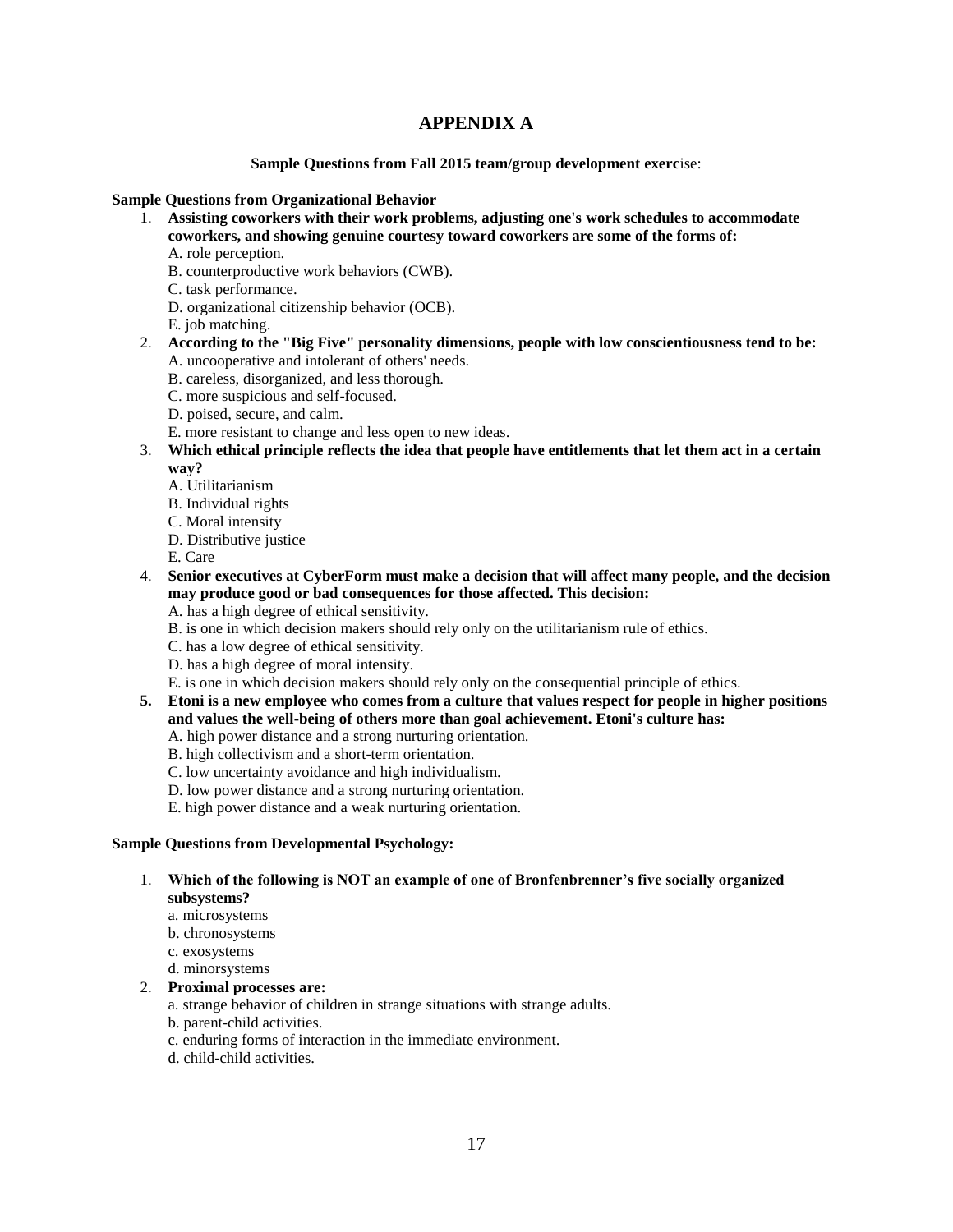- 3. **The Ecological systems approach to human development considers the ecological environment:** a. the mother's education level within a family structure.
	- b. a set of nested structures inside of one another.
	- c. a set of proximal processes.
	- d. strange behavior of children in strange situations with strange adults in a brief timeframe.
- 4. **In the Children of the Garden Island study, researchers noticed what trend as the children approached the age of 18:**

a. socioeconomic status and family stability had no influence on the children's development.

b. children who experienced stressful life events rarely recovered from them.

c. developmental outcomes for biological risks were dependent on the quality of the rearing environment. d. resiliency developed in all 698 study participants, regardless of family risk.

5. **The main findings from the Children of the Garden Island study are:**

a. when a balance between stressful life events and protective factors is favorable, successful adaptation is possible for children.

b. other people in a child's life-grandparents, older siblings, day-care providers or teachers-play no role in child development.

c. even when an insignificant amount of nurturing is available, children can adapt to changes in their environment.

d. risk factors in the lives of children had no impact on increased vulnerability.

#### **Sample Questions from Sustainable Business Practices:**

- 1. **Which of the following is NOT one of the approaches to systems theory that Porter and Cordoba talk about in their article?**
	- a. interpretive
	- b. Complex Adaptive Systems
	- c. postmodern
	- d. functionalist
- 2. **Using appreciative inquiry into others' positions to develop a collaborative plan is an example of using which approach to sustainable education?**
	- a. Complex Adaptive systems.
	- b. Sustainable Education.
	- c. Functionalist.
	- d. Interpretive.
- 3. **An example of an activity or projects using the Complex Adaptive Systems approach would be:** a. The Natural Step Program.
	-
	- b. Interviewing campus stakeholders about their sustainability views.
	- c. Developing an environmental improvement plan.
- d. Implementing a sustainability initiative on campus. 4. **A weakness of the interpretive approach to sustainable education is:**
	- a. it assumes eventual consensus and improved sustainability results.
	- b. it oversimplifies social and human factors.
	- c. it is well suited for today's turbulent marketplaces.
	- d. it was developed from the Frankfurt School.

#### 5. **Which if the following statements is TRUE:**

- a. Functionalists assume that all problems are linear and clear.
- b. Functionalists assume that meaning is subjective, socially constructed, and not self-evident.
- c. Functionalists are wrong.
- d. Functionalists build and empower learning networks and bottom up processes.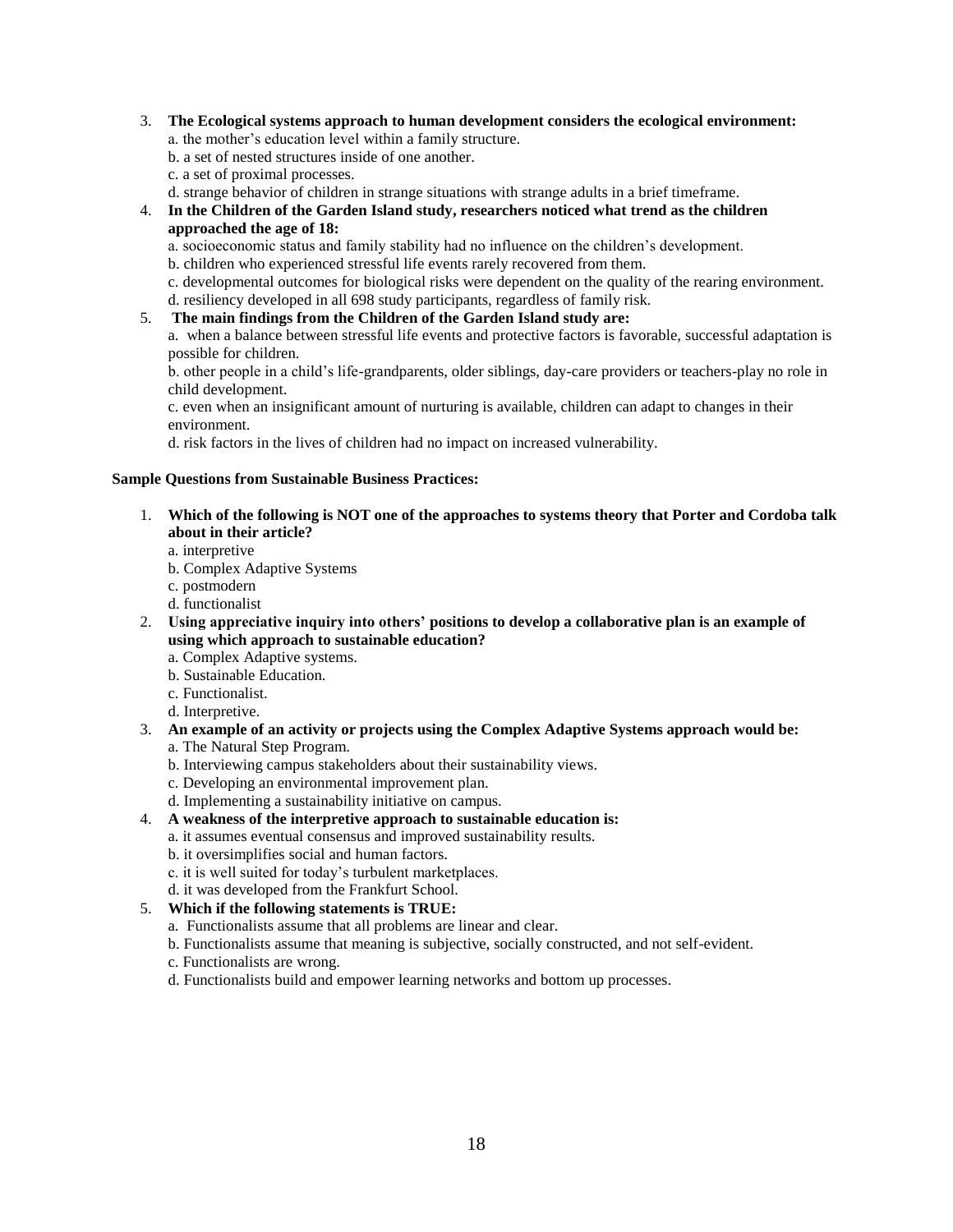#### **Group Quiz Score Sheet**

| Items                    | Step 1<br>Individual<br>Answer<br>$X =$ Incorrect<br>$\sqrt{\ }$ = Correct | Step 2<br>Group<br>Answer<br>$X = Incorrect$<br>$\sqrt{\ }$ = Correct |                                  |            |
|--------------------------|----------------------------------------------------------------------------|-----------------------------------------------------------------------|----------------------------------|------------|
| Q1                       |                                                                            |                                                                       |                                  |            |
| Q2                       |                                                                            |                                                                       |                                  |            |
| Q <sub>3</sub>           |                                                                            |                                                                       |                                  |            |
| Q4                       |                                                                            |                                                                       |                                  |            |
| Q <sub>5</sub>           |                                                                            |                                                                       |                                  |            |
| Step 3<br>Number Correct | Individual Score:                                                          | Group<br>Score:                                                       | Which is higher?<br>(circle one) | Individual |
|                          |                                                                            |                                                                       |                                  | Group      |

#### **Write down the following:**

Ideas why the individual score is higher than the group's:

Ideas why the group's score is higher than the individual score:

Ideas why the group and individual score might be the same: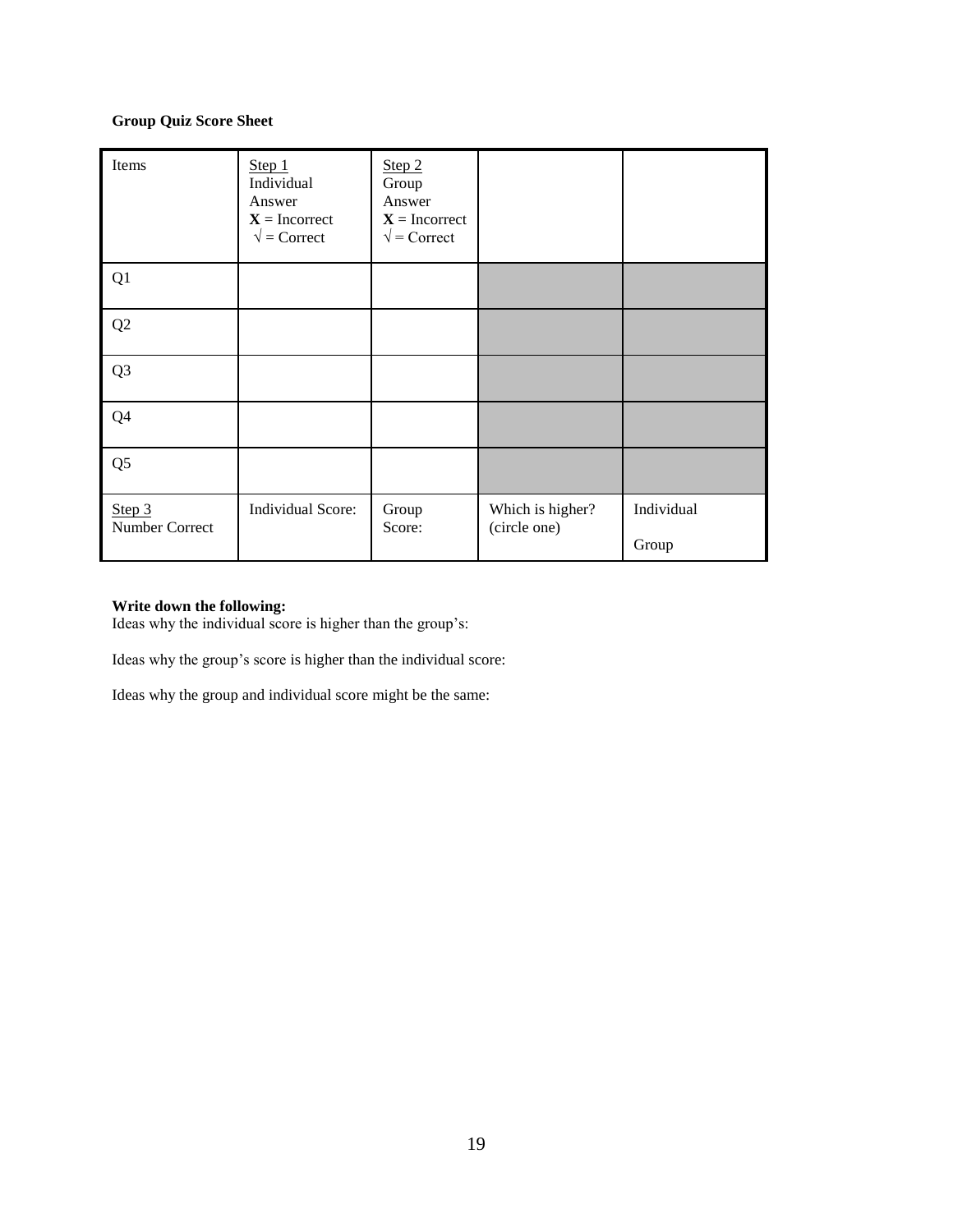## **APPENDIX B**

#### **SAMPLE HANDOUT ON GROUP PROCESS AND PROJECT MANAGEMENT**

#### **Group Process**

- Groups develop over time. Stages of group development are as follows:
	- o *Forming*  discover expectations, test behavioral boundaries
	- o *Storming* influence goals, define team roles, establish norms
	- o *Norming* establish roles, agree on objectives, develop cohesion
	- o *Performing* task-orientation, efficient coordination, cooperation and trust
- When working in groups, consider the following:
	- o Set ground rules and expectations upfront
	- o Learn from each other
	- o Learn from your past experiences in groups

#### **Things to Remember about Group Work**

- Everyone brings different skills and knowledge to your group. You can learn from each other.
- Have a plan and be ready to adjust it.
- "Check-In" and "Check-Out" before and after meetings this provides an opportunity for all group members to have a voice and for the group to adjust their process to enhance the project.
- Use Peer Feedback during and after your project. More about this later.

#### **Characteristics of a Good Project Plan**

- Provide many of tasks and many details
- Written down
- Alternate leaders for each task
- Reasonable deadlines and due dates for each task
- For group papers, assign "proofread/edit" as a task
- For group presentations, have a task for practicing your presentation

#### *Example Plan:*

|                                    |                            |             |               |                    | <b>Due Date</b> |
|------------------------------------|----------------------------|-------------|---------------|--------------------|-----------------|
| <b>TASK</b>                        |                            | <b>LEAD</b> | <b>ASSIST</b> | Notes:             |                 |
| Group Meeting #1                   |                            | Suzie       | A11           | To establish       | 9/25 @ 8pm      |
|                                    |                            |             |               | ground rules,      | Library         |
|                                    |                            |             |               | create a plan,     |                 |
|                                    |                            |             |               | assign tasks       |                 |
| Research on Topic 1<br>2.          |                            | Martha      | none          | Share on google    | 9/30/15         |
|                                    |                            |             |               | drive              |                 |
| Research on Topic 2<br>3.          |                            | Fred        | Judy          | $\epsilon$         | 9/30/15         |
| Research on Topic 3<br>4.          |                            | Judy        | none          | C                  | 9/30/15         |
| 5.<br>Written Draft of paper       |                            | Suzie       | Suzie,        |                    | 10/7/15         |
|                                    |                            |             | Martha        |                    |                 |
| Group Meeting #2<br>6.             |                            | All         | All           | Begin presentation | tbd             |
| 7.                                 | Proofread/Edit Final Draft | Suzie       | Martha, Judy  |                    | tbd             |
| 8.<br><b>Practice Presentation</b> |                            | All         | All           |                    | tbd             |
| 9.<br>Etc.                         |                            |             |               |                    |                 |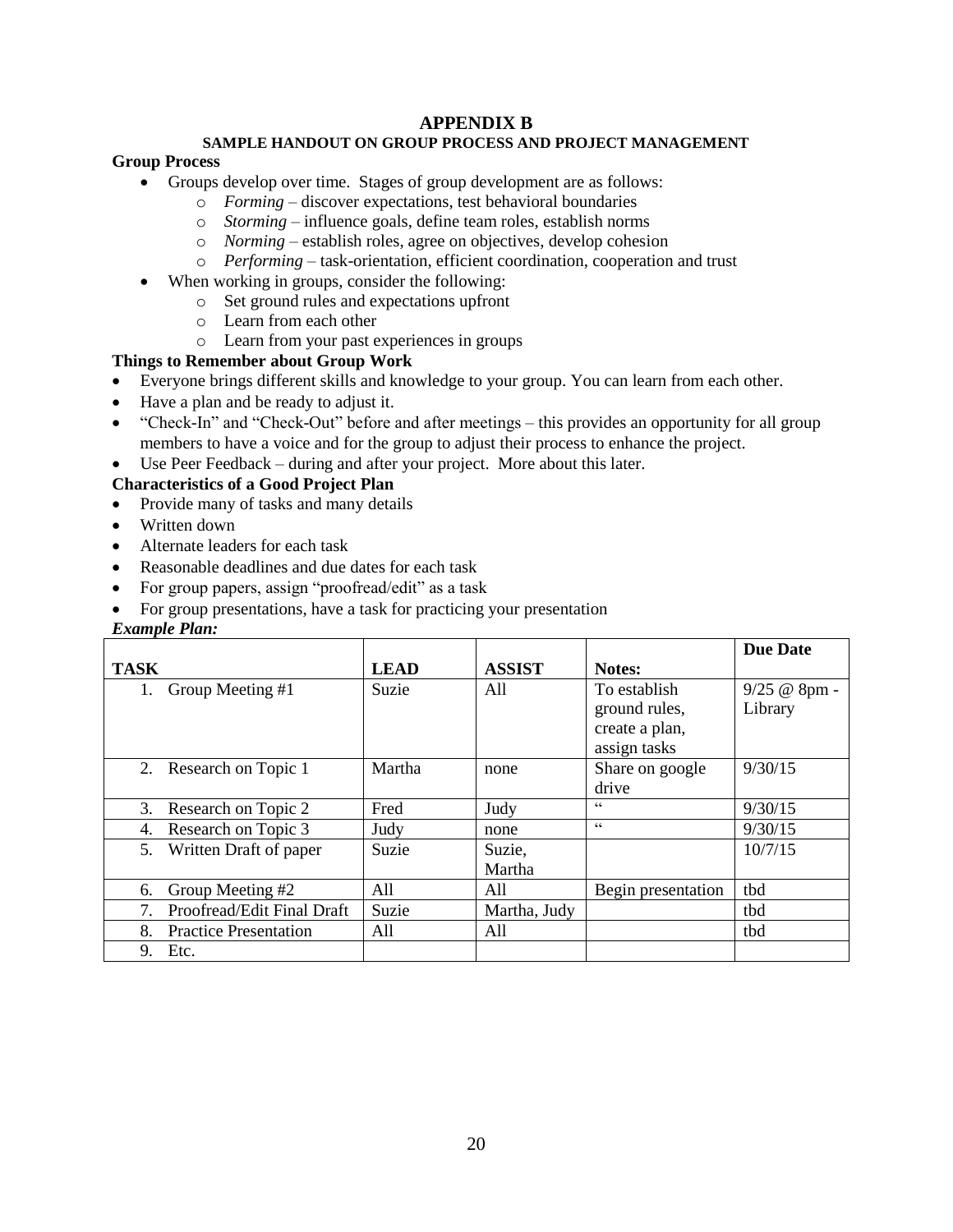#### **APPENDIX C**

#### **Group Participation Survey:**

Your responses are confidential, the information you provide will not be associated with your name in any report of the results. Please consider your group project as well as in-class group assignments in your class while completing the questions below. You are free to decide whether or not to participate. A decision not to participate will not adversely affect any interactions with the instructor, investigator, or any representative/employee of \_\_\_\_\_\_\_\_ College. It will not adversely affect your standing in the course. The instructor will not know who has participated and who has not participated in the study.

Please estimate the contribution of each member of your group (including yourself) to the total final project. (Percentages should total to 100%)

I contributed \_\_\_\_\_\_\_\_\_\_\_\_% of the total project. Group member 2 % Group member 3 % Group member 4 \_\_\_\_\_\_\_ % **TOTAL = 100%**

Please rate the extent to which you agree with each of the following statements: **Circle one of the numbers opposite each of the statements that follow.**

|                                                                                 | Strongly<br>Disagree |                             |  | Strongly<br>Agree |
|---------------------------------------------------------------------------------|----------------------|-----------------------------|--|-------------------|
| 1. In general, I like having group work in my classes.                          |                      | $1\ 2\ 3\ 4\ 5\ 6\ 7$       |  |                   |
| 2. Most of my learning was from my own research.                                |                      | 1 2 3 4 5 6 7               |  |                   |
| 3. Our group did most of the research for the project in the last 2 weeks.      |                      | 2 3 4 5 6 7                 |  |                   |
| 4. Our group had big problems caused by one or more "freeloaders"               |                      | 2 3 4 5 6 7                 |  |                   |
| 5. I learned a lot from the work done by other members of my group.             |                      | 1 2 3 4 5 6 7               |  |                   |
| 6. I learned a lot from other groups' presentations.                            |                      | $1\ 2\ 3\ 4\ 5\ 6\ 7$       |  |                   |
| 7. My group members became a cohesive team through working on this project.     |                      | 1 2 3 4 5 6 7               |  |                   |
| 8. I learned a lot about the topics from the group project.                     |                      | $1 \t2 \t3 \t4 \t5 \t6 \t7$ |  |                   |
| 9. I worked hard on this project.                                               |                      | $1 \t2 \t3 \t4 \t5 \t6 \t7$ |  |                   |
| 10. I enjoyed working with my teammates.                                        |                      | 1 2 3 4 5 6 7               |  |                   |
| 11. I would recommend this project to other students.                           |                      | $1\ 2\ 3\ 4\ 5\ 6\ 7$       |  |                   |
| 12. The instructions for the project were clear.                                |                      | 1 2 3 4 5 6 7               |  |                   |
| 13. I enjoyed working with my in-class groups.                                  | $\mathbf{1}$         | 2 3 4 5 6 7                 |  |                   |
| 14. I learned more in this class because of my group work.                      |                      | 2 3 4 5 6 7                 |  |                   |
| 15. The professor gave us all of the support we needed to complete the project. |                      | 1 2 3 4 5 6 7               |  |                   |
| 16. More classes should have team based learning opportunities                  |                      | 1 2 3 4 5 6 7               |  |                   |
| 17. The group work in this class was better than in other classes.              |                      | 1 2 3 4 5 6 7               |  |                   |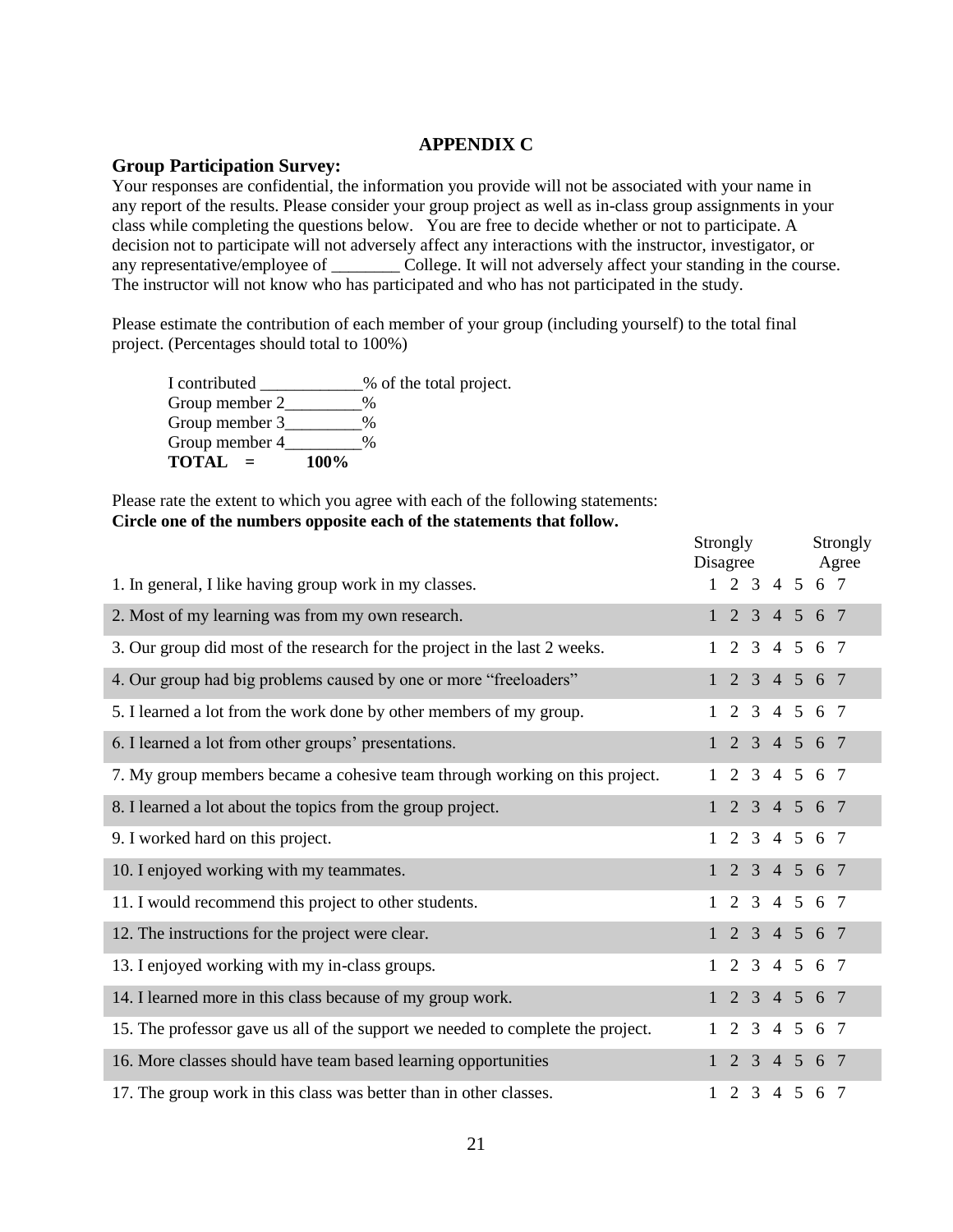## **Table 1**

*Rotated components with a factor load matrix for the three components.*

| Questionnaire Item                               | Factor 1<br>(Teamwork) | Factor 2<br>(Independent<br>Learning) | Factor 3 |
|--------------------------------------------------|------------------------|---------------------------------------|----------|
| 1. In general, I like having group work in my    | .751                   |                                       |          |
| classes.                                         |                        |                                       |          |
| 5. I learned a lot from the work done by other   | .415                   |                                       |          |
| members of my group.                             |                        |                                       |          |
| 7. My group members became a cohesive team       | .678                   |                                       |          |
| through working on this project.                 |                        |                                       |          |
| 8. I learned a lot about the topics from the     | .482                   |                                       |          |
| group project.                                   |                        |                                       |          |
| 10. I enjoyed working with my teammates.         | .708                   |                                       |          |
| 11. I would recommend this project to other      | .729                   |                                       |          |
| students.                                        |                        |                                       |          |
| 13. I enjoyed working with my in-class           | .763                   |                                       |          |
| groups.                                          |                        |                                       |          |
| 14. I learned more in this class because of my   | .809                   |                                       |          |
| group work.                                      |                        |                                       |          |
| 16. More classes should have team based          | .838                   |                                       |          |
| learning opportunities.                          |                        |                                       |          |
| 17. The group work in this class was better      | .694                   |                                       |          |
| than in other classes.                           |                        |                                       |          |
| 2. Most of my learning was from my own           |                        | .342                                  |          |
| research.                                        |                        |                                       |          |
| 6. I learned a lot from other groups'            |                        | .678                                  |          |
| presentations.                                   |                        |                                       |          |
| 9. I worked hard on this project.                |                        | .686                                  |          |
| 12. The instructions for the project were clear. |                        | .582                                  |          |
| 15. The professor gave us all of the support we  |                        | .733                                  |          |
| needed to complete the project.                  |                        |                                       |          |
| 3. Our group did most of the research for the    |                        |                                       | .764     |
| project in the last 2 weeks. <sup>a</sup>        |                        |                                       |          |
| 4. Our group had big problems caused by one      |                        |                                       | .572     |
| or more "freeloaders". <sup>a</sup>              |                        |                                       |          |
|                                                  |                        |                                       |          |

Notes: <sup>a</sup> These items were reversed scored before all analyses.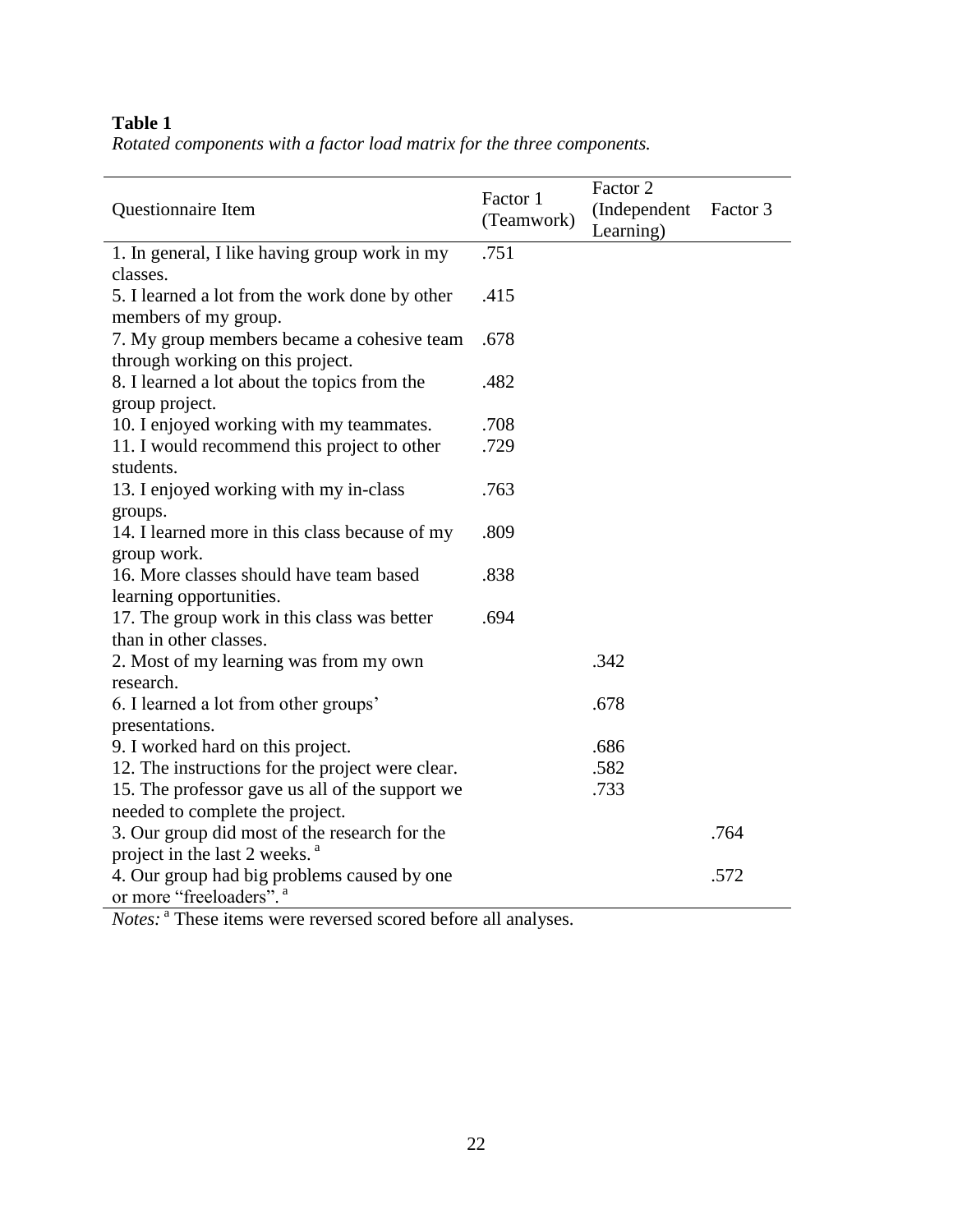## **Table 2**

| Factor                                              | Mean | <b>SD</b> |          |         |         | Cronbach's |
|-----------------------------------------------------|------|-----------|----------|---------|---------|------------|
|                                                     |      |           |          |         |         | alpha      |
| 1. Teamwork                                         | 5.19 | 1.02      |          |         |         | .913       |
| 2. Independent Learning                             | 5.43 | .79       | $.326**$ |         |         | .618       |
| 3. Last 2 weeks                                     | 3.39 | 1.63      | 122      | $-.033$ |         |            |
| 4. "Freeloaders"                                    | 4.87 | 2.03      | $.345**$ | $-.029$ | $.224*$ |            |
| $\mathbf{M}$ , the $\mathbf{M}$ shake<br>$\sim$ 001 |      |           |          |         |         |            |

*Correlations between factors.*

*Notes:* \* *p* < .05, \*\* *p* < .001